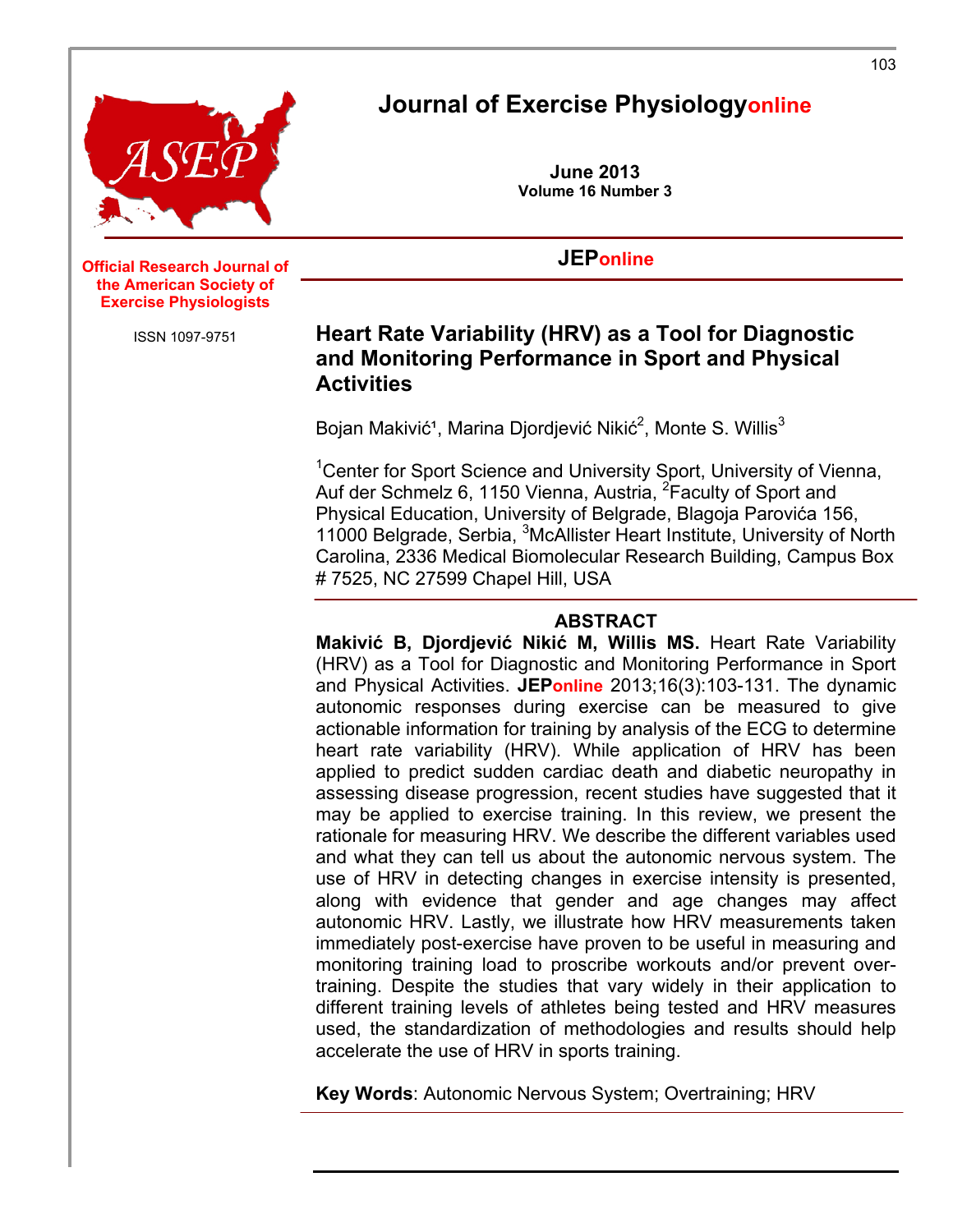## **TABLE OF CONTENTS**

| 1.1 ORIGINS OF HEART RATE VARIABILITY (HRV) MEASUREMENTS------------------ 105        |  |
|---------------------------------------------------------------------------------------|--|
| 1.2 BASICS OF THE AUTONOMIC NERVOUS SYSTEM AND ITS REGULATION                         |  |
|                                                                                       |  |
|                                                                                       |  |
|                                                                                       |  |
|                                                                                       |  |
|                                                                                       |  |
|                                                                                       |  |
| 2.2 MEASUREMENT OF HRV DURING DIFFERENT EXERCISE INTENSITIES -------- 110             |  |
| 3. ASSOCIATION OF EXERCISE, GENDER, AND AGE WITH AUTONOMIC TONE ------------113       |  |
| 4. HRV MEASUREMENT TAKEN POST-EXERCISE: WHAT THEY CAN TELL US ABOUT                   |  |
|                                                                                       |  |
| 4.1 HRV TAKEN IMMEDIATELY POST-EXERCISE DURING RECOVERY REFLECTS                      |  |
|                                                                                       |  |
| 4.2 EXERCISE LOAD DISTRIBUTIONS ARE REFLECTED BY HRV POST-EXERCISE114                 |  |
| 4.3 TRAINED ATHLETES HAVE DIFFERENT HRV POST-EXERCISE THAN LESS                       |  |
|                                                                                       |  |
| 4.4 HIGH FREQUENCY POWER (HFP) (VAGAL REACTIVATION) AFTER EXERCISE                    |  |
| IS BLUNTED WITH EXERCISE INCREASED EXERCISE INTENSITY IN                              |  |
|                                                                                       |  |
| 4.5 POST-EXERCISE, LFP, AND TP ARE INCREASED WITH INCREASE WORKLOAD                   |  |
|                                                                                       |  |
| 5. HRV AS A MONITORING TOOL IN ATHLETIC TRAINING PROGRAMS------------------------ 118 |  |
|                                                                                       |  |
|                                                                                       |  |
|                                                                                       |  |
|                                                                                       |  |
|                                                                                       |  |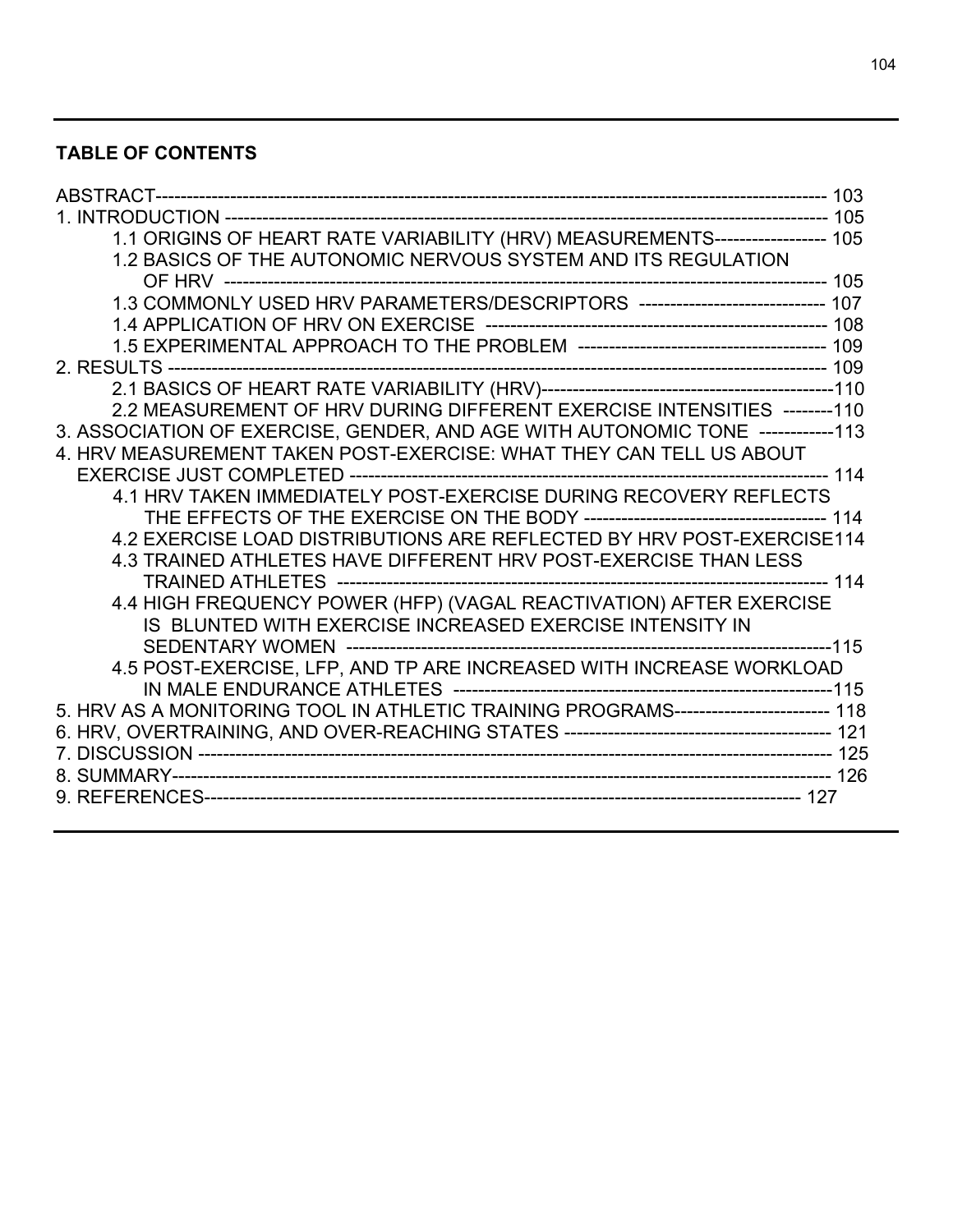### **1. INTRODUCTION**

The way in which the cardiovascular system responds to the stress of exercise has captured the imagination of sports physiologists for the past century (5). Critical adjustments are continually made to the cardiovascular system to meet the diverse demands of the musculature and heart (16,51). These dynamic adjustments in cardiac and peripheral vascular control, including their regulation by the autonomic nervous system (ANS), occur in response to rapid changes in heart rate and blood pressure. Analysis of electrocardiographic (ECG) tracings allows for the measurement of the autonomic nervous system. The application of heart rate variability (HRV) to assess risk for sudden cardiac death and diabetic neuropathy is well known (28,44). However, the use of HRV in monitoring sports training is in its infancy, despite technological advances in heart rate monitors that allow the collection of ECG tracings fairly conveniently. In this review, we present the underlying rationale for HRV measurement as a surrogate marker of autonomic nervous system function, the commonly used analytics applied to HRV, and present how HRV has been applied to exercise in athletes and nonathletes alike. We then review the literature to illustrate how HRV measures change with different exercise intensities, and describe how exercise, gender, and age changes may affect the autonomic tone determined by HRV. Lastly, we describe the utility of taking HRV measurements immediately post-exercise to determine training load and present how HRV may be used as a monitoring tool in athletic training programs to avoid over-training. Despite studies that vary widely in their application to different training levels of the athletes being tested and HRV measures used, standardization of methodologies and the publishing of results are still needed and will help accelerate the potential use of HRV monitoring in sports training in the future.

### *1.1 Origins of Heart Rate Variability (HRV) Measurements*

In 1733, Stephen Hales first observed variation in arterial pressure and beat-to-beat time length during the respiratory cycle in horses (8,9). The first documented report of variability of and cardiac rhythms is credited to Carl Ludwig in 1847, when he documented respiratory sinus arrhythmia (RSA) using a smoked drum kymograph, a device he invented that allowed for the measurement of mechanical activity (8,9). Using galvanometers in the early 20th century, William Einthoven produced the first continuous recordings of the electrical activity of the heart (8,9). In early 1960s, Norman Jeff Holter developed a small portable device capable of obtaining long-term ambulatory ECGs (>24 hr) (9). The device resulted in exponential growth in information regarding the relationship between HRV and disease. Time domain analysis was performed on these early ECG measurements, whereas frequency domain analysis did not exist until the early 1970s (9). The detection of heart rate variability in relation to monitoring performance in physical activities is a relatively new field that detects changes in the autonomic system in response to exercise.

#### *1.2 Basics of the Autonomic Nervous System and Its Regulation of HRV*

The sympathetic and parasympathetic (autonomic) nervous systems innervate the heart and regulate heart rate (HR). The balance between these systems affects the consistency in the time between heart beats; a measure determined by calculated the heart rate variability (HRV). As illustrated in Figure 1 the HRV represents a physiological phenomenon that may be monitored and analyzed to determine the state of the nervous system that controls the heart. A simple method of detecting the autonomic response involves determining variations in consecutive time intervals between peaks of the QRS complex called the R-R interval, which can be collected in relatively simple devices such as modern wrist computers (1,37,50).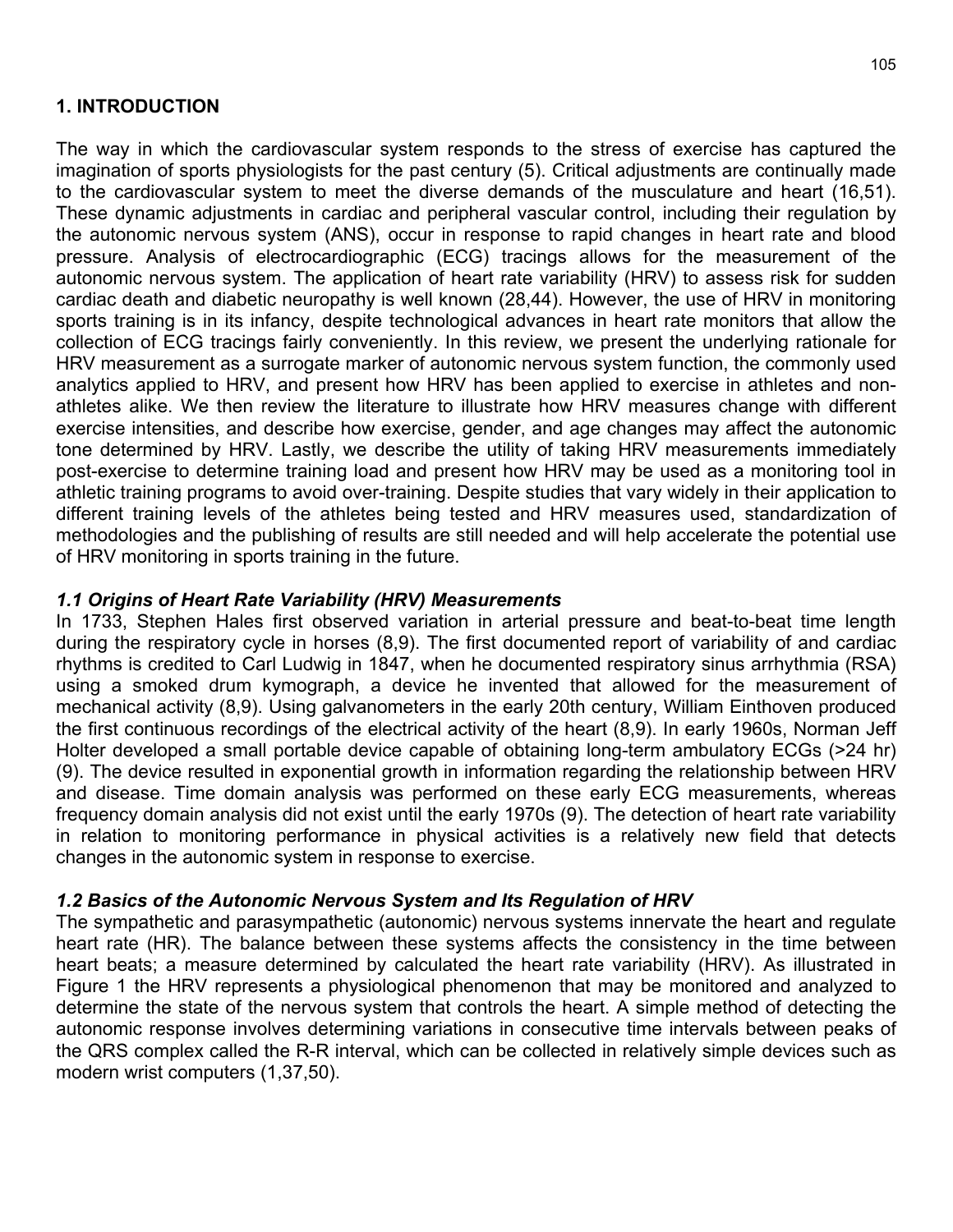

**Figure 1. Model of HRV Control.** This illustrates independent actions of the vagal, α- and β- sympathetic system. Their action can be assessed by measuring heart rate variability, blood pressure variability, and the baroreflex mechanism. The parasympathetic nervous system is responsible for the bradycardia accompanying baroreceptor stimulation, and for the tachycardia accompanying baroreceptor deactivation, with the sympathetic nervous system also playing a minor role (5).

The effects of the ANS on the heart's R-R intervals are complex, resulting from both innervation of the heart and the vasculature. The heart and circulatory system are controlled primarily by higher brain centers (central command) and cardiovascular control areas in the brain stem through the activity of the ANS, which is composed of sympathetic and parasympathetic nerves. The medulla is the primary site to regulate sympathetic and parasympathetic (vagal) outflow to the heart and blood vessels. Specifically, the nucleus tractus solitarius in the medulla receives sensory input and stimulates cardiovascular responses to emotion and stress, including physical stress (e.g., exercise). From the medulla, the parasympathetic vagus nerve innervates the heart, as do sympathetic nerve fibers. The right and left vagus nerves innervate the sinoatrial (SA) and atrioventricular (AV) nodes, respectively. The atria are also innervated by vagal efferents, whereas the ventricular myocardium is sparsely innervated by vagal efferents. Sympathetic efferent nerves are present throughout the atria (including the conduction system), particularly in the SA node and ventricles.

Sympathetic stimulation increases the heart rate, contractility, and conduction velocity, whereas parasympathetic stimulation has the opposite effect. Sympathetic effects are mediated through adrenoreceptors (alpha and beta). Parasympathetic effects are relayed through muscarinic receptors. Autonomic control of the cardiovascular system is also affected by baroreceptors, chemoreceptors, muscle afferents, local tissue metabolism, and circulating hormones (5) (Figure 2). Although both the sympathetic and parasympathetic systems are active at rest, the parasympathetic fibers release acetylcholine, which acts to slow the pacemaker potential of the SA node and thus reduce heart rate.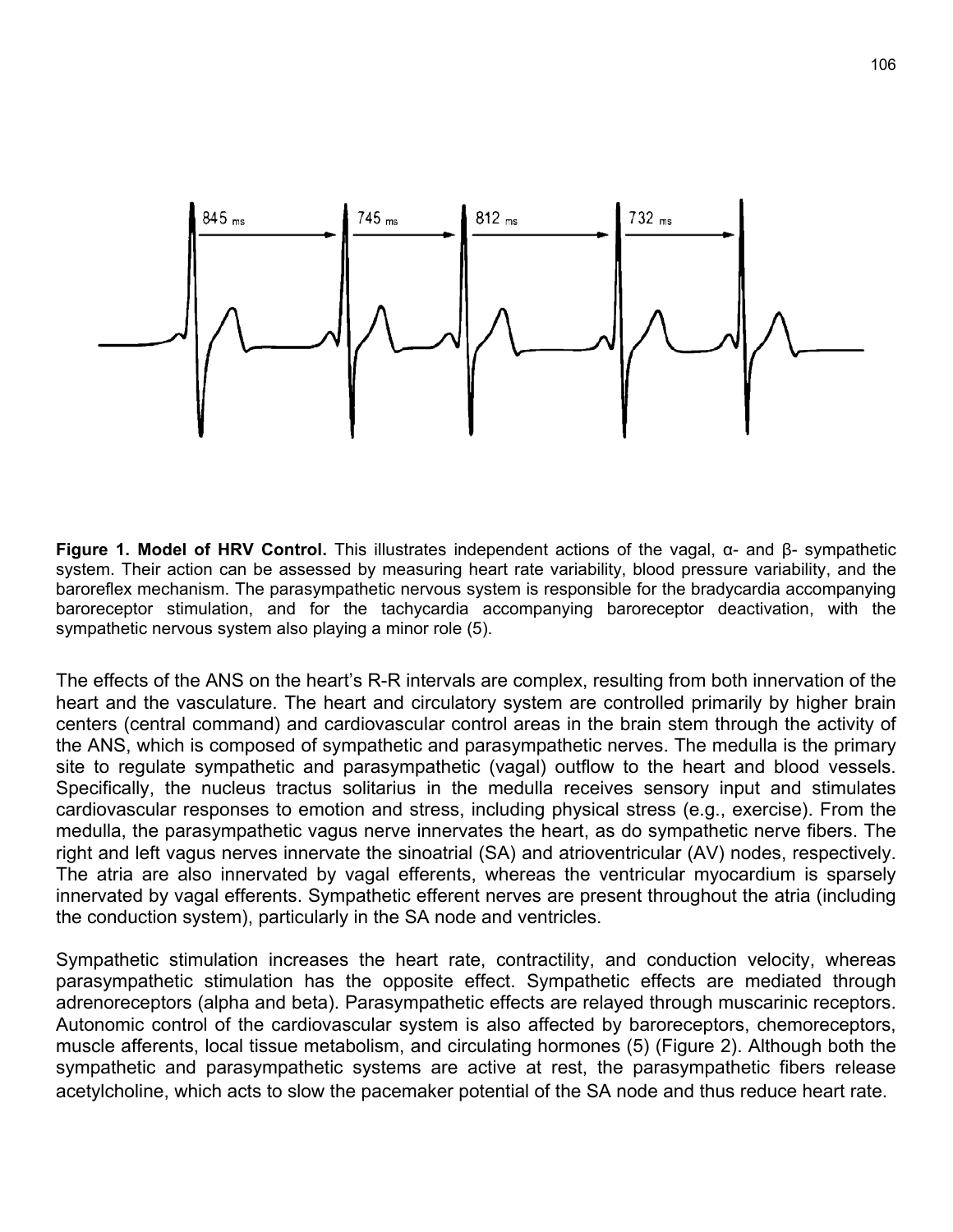

**Figure 2. R-R Variations of R-R Distance, Measured Above, Make Up the Data Used to Calculate the Heart Rate Variability (HRV).** Adapted from Aubert et al. (5).

#### *1.3 Commonly Used HRV Parameters/Descriptors*

The most commonly used HRV parameters in ANS evaluation are the frequency-domain, timedomain, and Poincaré plot parameters. While the nomenclature of the different measurements is complex, they represent different ways to look at the variability and distribution of the heart rate over time and parallel the similar, and unique, uses of mean, median, and mode as descriptors of population measurements. Frequency-domain analysis describes high and low frequency rates of the variability changes, which correspond to the activity of different branches of the ANS. By applying these frequency range differences in HRV analysis, researchers are able to distinguish the individual contributions of the sympathetic and parasympathetic systems (1,2). Low-frequency (LF) modulation (0.04-0.15 Hz) of R-R interval changes corresponds to the sympathetic and parasympathetic activities together. High-frequency (HF) modulation (0.15-0.4 Hz) of R-R interval changes is primarily regulated through innervation of the heart through the parasympathetic (vagal) nerve. In the second HRV parameter described here, common time-domain parameters reflect the standard deviation (SD) of all N-N intervals (SDNN) that reflect the total variability and the root mean square of SDs between adjacent N-N intervals (RMSSD), which reflects parasympathetic activity (1). The N-N interval here corresponds to the R-R interval of normal (sinus) beats. In the third HRV parameter represented by the Poincaré plot, a person's R-R intervals are plotted over time and standard deviation is used to interpret changes seen in the plot. The standard descriptor 1 (SD1) represents the fast beat-to-beat variability in the R-R intervals, while the standard descriptor 2 (SD2) describes the longer-term variability (47). The SD1 reflects mainly the parasympathetic input to the heart, while SD2 reflects both sympathetic and parasympathetic contributions to the heart.

The HRV increases when respiratory frequency decreases. Although respiration greatly affects the HRV, the absence of standardized models of respiratory frequency makes it difficult to interpret HRV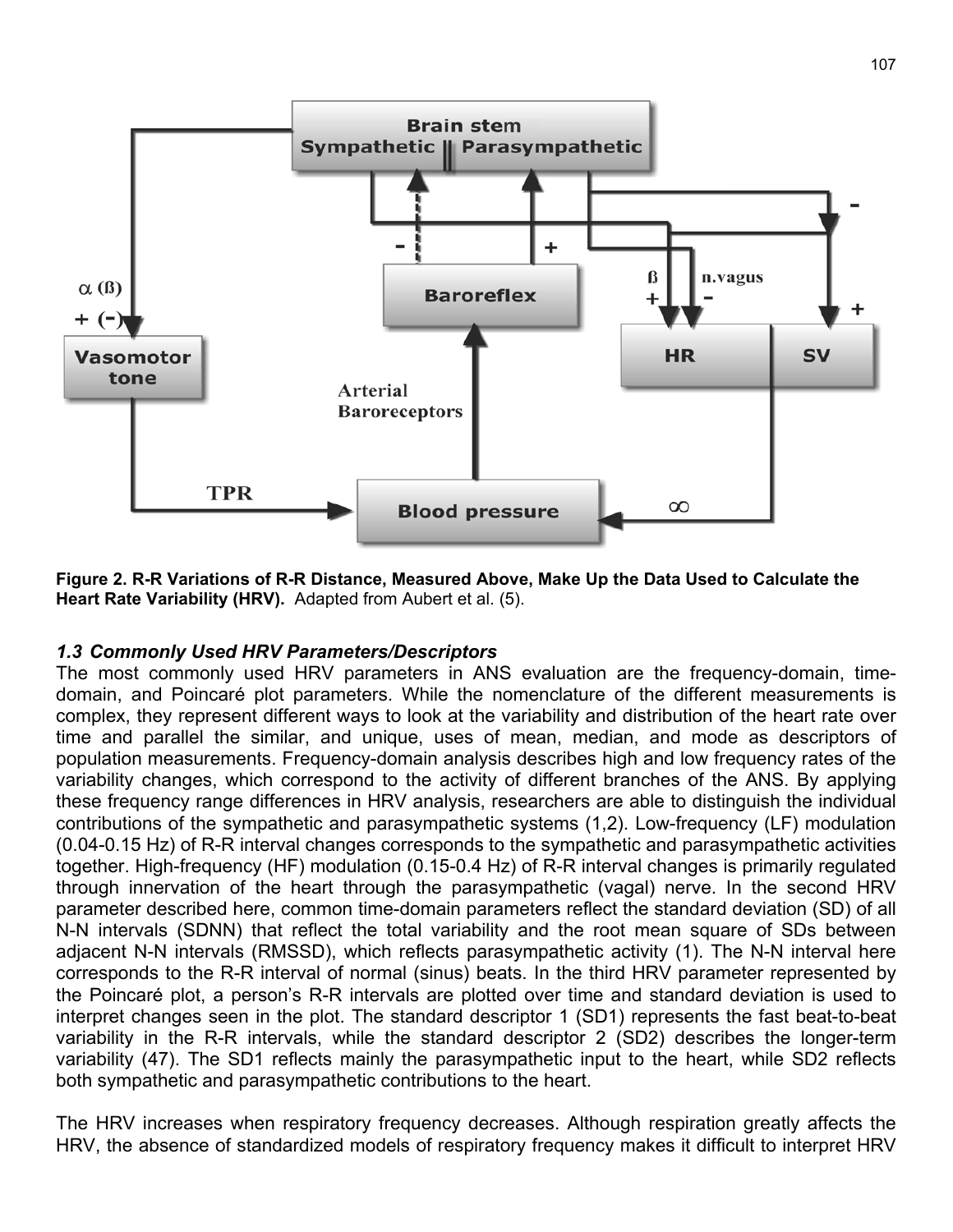data from that perspective. According to the previous studies, researchers have accepted various respiratory frequency ranges (e.g., from 6 to 15 breaths min<sup>-1</sup>). However, it is clear that a selforganized respiratory pattern should be maintained during the recording period (15,42,43,49). Also, it is important that standard protocols and methods for research with athletes should be established with regard to exercise intensity and duration, respiration rate, position of the body during recording, and duration of recording (5).

#### *1.4 Application of HRV on Exercise*

Based on data from major indexing sources, the number of studies that have examined heart rate variability (HRV) in general has steadily increased at least 5-fold since 1990 (through 2012), and the number investigating the influences of different physical activities on HRV has risen dramatically since 1999 (Figure 3). The HRV has long been investigated for its role in cardiac health during disease processes. However, recent studies have shown that HRV parameters change during and after exercise. These findings suggest that the HRV parameters could be used to analyze the stress the body experiences during training and to gain insight into physiological recovery after training. In fact, it is reasonable that changes in the autonomic nervous system (ANS) patterns reflected by changes in the HRV may serve as useful parameters for managing physical fatigue and exercise intensity (3). Moreover, information regarding the extent to which the body recovers after training may provide useful data for the personalization of sports training, training loads, and recovery times.



**Figure 3. The Number of Publications Having the Key Words "Heart Rate Variability" (HRV), HRV and Sport, Overtraining, and Physical Training has Continued to Increase Since 1990.** Based on searches made on four major biomedical and sports medicine databases (detailed in 1.5 *Experimental Approach to the Problem* Section).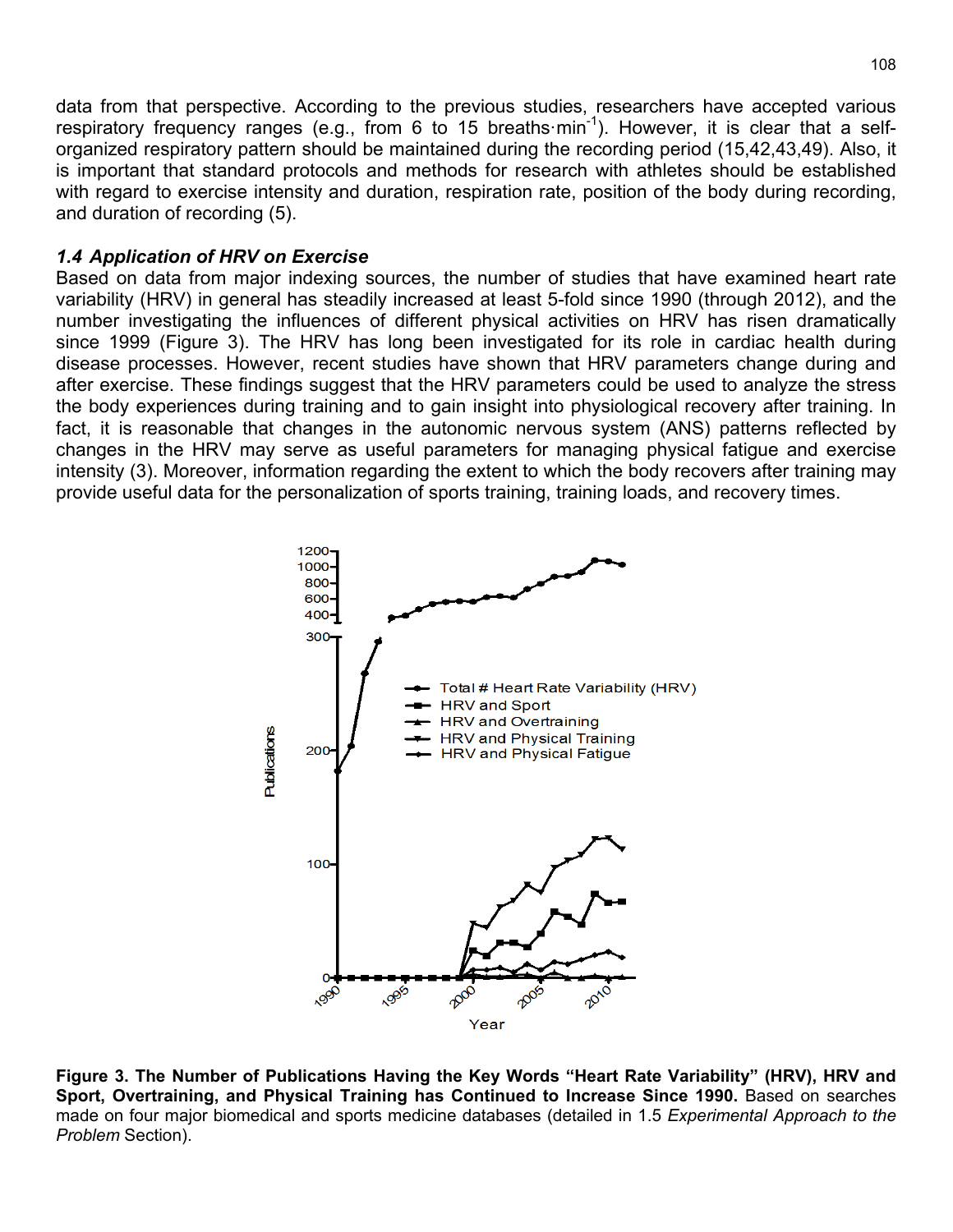In this review, we summarize how HRV analysis has been reported in sport science. We also discuss the advantages and limitations of the applications of these studies to the training and monitoring of the physiological performance of athletes.

#### *1.5 Experimental Approach to the Problem*

Four major biomedical and sports medicine databases (PubMed, MEDLINE, NSCA, and ACSM) were reviewed for studies on heart rate variability and it relationship to exercise training from 1990-2011. The 2001-2010 Proceedings of the German Union for Sport Science were also reviewed. The Union holds annual conferences to discuss the application of HRV in sports. The key search terms were: heart rate variability, HRV and sport, HRV and overtraining, HRV and physical activity, and HRV and physical fatigue. Given the diversity of athlete populations studied, the methodologies and training regimens used, and the mathematical analyses applied in these studies, meta-analysis was not possible.

*Subjects and Procedures.* To be included in this review, studies had to incorporate research and athletes, individuals who exercised regularly, or sedentary individuals challenged with exercise. Also, the studies had to include the Institutional Review Board or Ethics Committee approval of their projects including the appropriate informed consent.

#### **2. RESULTS**

Most athletes understand the importance of recovery after exercise, which is defined as the return of body homeostasis after training to pre-training or near pre-training levels. Recovery involves getting adequate rest before training continues to allow the body to repair and strengthen itself between workouts. By allowing recovery to pre-training or near pre-training levels, recovery supports optimizing future performance. However, according to Zatsiorsky and Karaemer (52) this near-training level is based on the constantly changing dynamic of the athlete and the amount of further training that is encountered. Recovery seeks to minimize the negative effects of training, such as fatigue, of the previous workout while retaining the positive effect (i.e., physical fitness and improved performance). To optimize recovery, monitoring after workouts is very important to avoid excessive accumulation of physical fatigue during preparation or competition. If recovery is not achieved, performance begins to decline, as is seen in the overtraining syndrome in which training for an event or the event itself pushes beyond the body's ability to recover.

Researchers in the field of sport science are intensely engaged in identifying tools to estimate the quantity of physical stress in the training process needed to optimize competitive performance. The goal of training is to put a sufficient training load on the body to disturb homeostasis and the whole autonomic balance. Athletes may expect a better response in terms of physiological adaptation only if the recovery of the body is sufficient (24). The question then becomes how to measure the recovery level in an objective manner to maximize the benefits of training.

Traditionally, researchers studying recovery and performance level in the experimental laboratory have assessed aerobic fitness by measuring various parameters, including the maximum oxygen uptake (VO<sub>2</sub> max), minimum velocity needed to reach VO<sub>2</sub> max (vVO<sub>2</sub> max), velocity at the onset of blood lactate accumulation (VOBLA), and repeated sprint abilities. Other factors in the blood have also been described, including creatine kinase, cortisol, white blood cell counts, C-reactive protein (CRP), myeloperoxidase protein levels (MPO), and glutathione status (17,27). Although these measures are periodically used to determine performance and recovery (12,38), they are either too expensive or complicated for everyday use, even for professional athletes. In addition to requiring large, expensive equipment that is found primarily in performance laboratories, exercise physiologists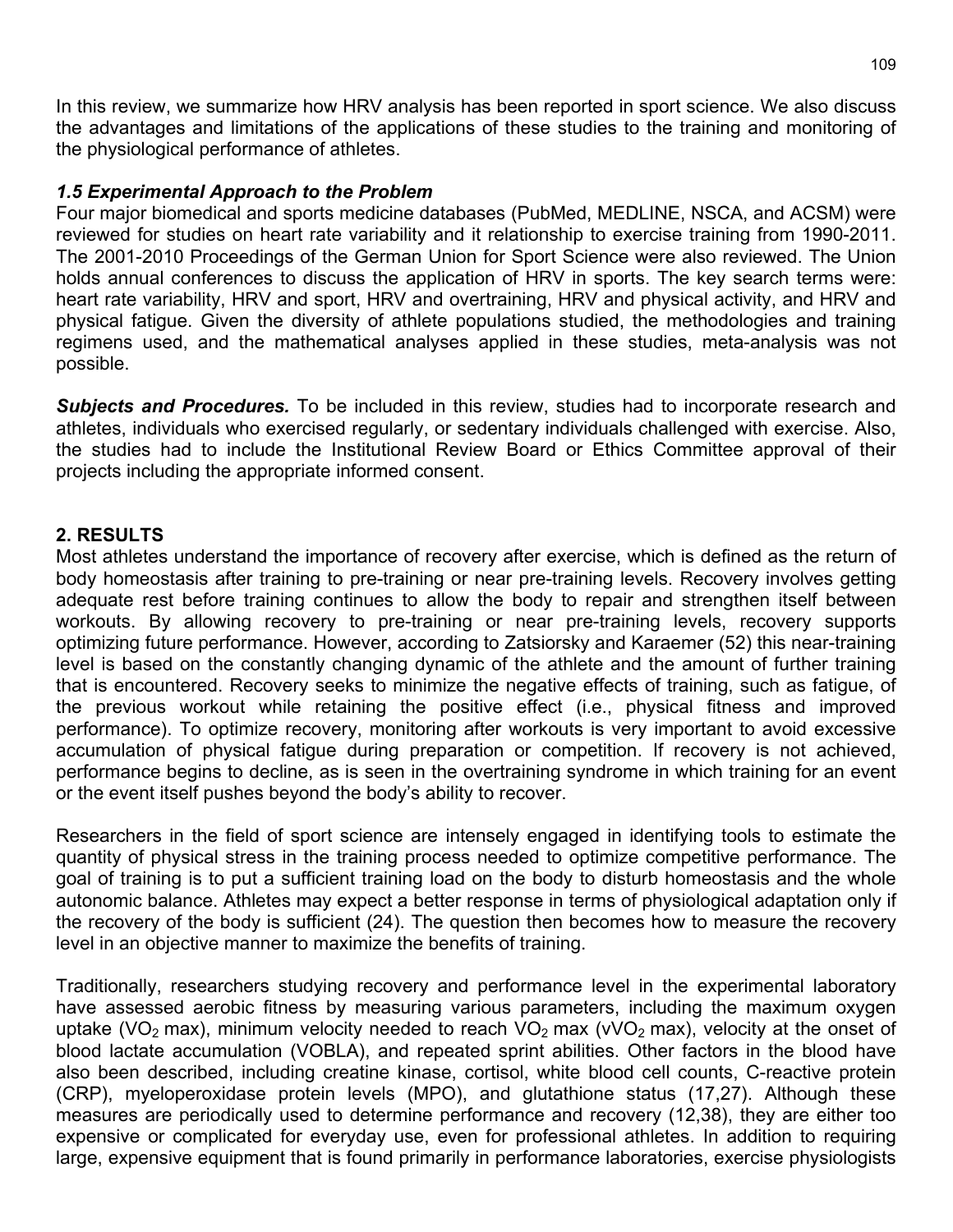must be available to conduct the tests and analyze the results. Accordingly, scientists and coaches are looking for useful, noninvasive methods to obtain valuable data about physiological changes that occur in response to physical activity.

Optimal training depends on matching the specific abilities of the individual, such as muscle strength, endurance, explosiveness, and flexibility to the individual's aerobic capacity, training load, and recovery. Since improvements and adjustments in each of these abilities are constantly changing with continued training, balancing these multiple components to prevent overtraining can be challenging. To this end, the use of heart rate variability (HRV) may be one logical solution because it reflects the major regulatory processes after exercise. While multiple recent studies have used HRV to detect which measures change in relationship to exercise type and intensity, its use also illustrates how monitoring physical fitness during exercise and the post-exercise periods may be applied to athletic training more broadly in the future (11,21).

### *2.1 Basics of Heart Rate Variability (HRV)*

The lengths of successive R peaks (RR) in the QRS complex can be described mathematically; the R-R parameter is not consistent between successive R peaks. How this measure varies can be described mathematically in a number of different ways. During the onset of physical activity, R-R intervals become shorter and more uniform (less varied), resulting from increased sympathetic activity and parasympathetic withdraw. It is becoming increasingly appreciated that the variation in R-R intervals can provide actionable information regarding the physiological stress and fatigue levels during and after training. A variety of mathematical and algorithmic models that represent R-R intervals can be used to present the data in time or frequency domains or even in non-linear methods. Despite the complexity of the mathematics involved in these methods, wrist watch monitors such as those made by Polar or Suunto or portable devices made by Omegawave Sport Technology Systems can collect the data for additional analysis using widely available software. As an example, autonomic activation may be evaluated by analyzing the HRV to estimate the sympathetic-vagal balance (41,49). The frequency-domain analysis of HRV provides different parameters related to sympathetic activity (low frequency/LF) or parasympathetic (vagal) activity (high frequency/HF). Both LF and HF may be given as absolute values or ratios (LF/HF). Additionally, low frequency and high frequency parameters of HRV may be provided as normalized values (LFn and HFn) by calculating the fraction of LF or HF relative to the total minus very low frequency (VLF) (13). The standard deviation of the N-N intervals (SDNN) has also been associated with changes in vagal activity (31).

### *2.2. Measurement of HRV during Different Exercise Intensities*

The sympathovagal balance changes in response to different intensities and durations of aerobic training, as evidenced by changes in HRV measures, including significant changes LF, HF, and total power of the frequency domain. In studies of a recreational cyclist, changes in the HRV power spectra were detected in an intensity-dependent manner (21) (Figure 4). Challenged with a workload of 60 W that was increased by 20 W every 3 min, the HRV power spectra of a cyclist differed quantitatively before and after a series of 20-min exercise pulses at various workloads. At baseline, the normalized LF (LFn) was slightly greater than the normalized HF (HFn). As exercise intensity increased over time, the LF/HF ratio increased with exercise intensity, reflecting an increase in the sympathetic tone (increased LFnu) and a decrease in the parasympathetic tone (decreased HFnu).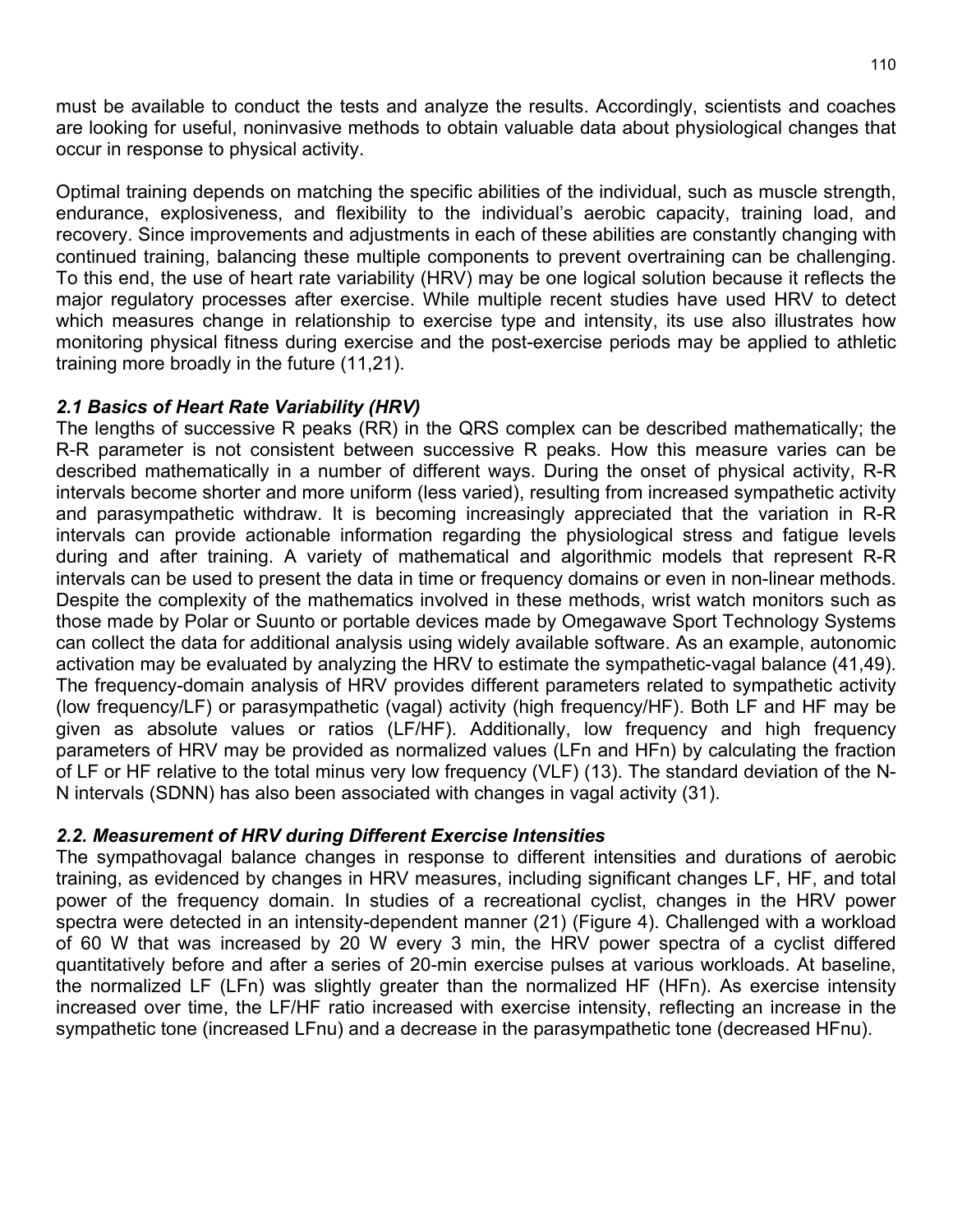

**Figure 4. HRV Power Spectra of Recreational Athlete Before and After a Series of 20-min Exercise Impulses at Various Workloads.** Vertical axis represents power spectrum density while horizontal axis depicts frequency of each frequency band. Circles describe relationship between Low Frequency (LFn) and High Frequency (HFn) bands in normalized units during rest and different intensity of exercise. The area under three different lines represent area of Total Power (TP) during rest (solid line) and different exercise intensity (dotted lines). A: before exercise; B: at 50% dVO<sub>2</sub>/dt max, HR 125 beats·min<sup>-1</sup>, lactate 1.7 mmol·L<sup>-1</sup>; C: at 80%  $d$ VO<sub>2</sub>/dt max, HR 155 beats·min<sup>-1</sup>, lactate 3.0 mmol·L<sup>-1</sup>). Used with permission and translated from Hottenrott et al. (21).

The results of HRV spectra indicated by LFn and HFn in exercise vary between different reports. For example, a study of the differences in HRV at different ventilatory thresholds (VTs) identified a sympathetic predominance (indicated by an increased LF/HF ratio) during relatively less intense exercise and parasympathetic predominance (indicated by a decreased LF/HF ratio) during relatively more intense exercise. Cottin et al. (14) investigated 11 regional elite triathletes (age, 14.6 ± 1.1 yrs) who were challenged with a moderate-intensity test (below VT power) or high-intensity test (above VT power) until exhaustion. Under each circumstance, the R-R interval,  $VO<sub>2</sub>$ ,  $VCO<sub>2</sub>$ , and blood lactate levels were measure. They identified higher absolute LF, HF, and TP values at moderate-intensity compared to high-intensity cycling. The normalized results indicated that the LFn was significantly higher in cycling below VT (LF 80% ± 10% *vs.* HF 20% ± 10%, P<0.001), indicating predominance of the sympathetic input (14). The opposite was seen during heavy exercise (LF 11% ± 8% *vs.* HF 89% ± 8%, P<0.001), which indicated predominance of the parasympathetic input (14). These results may be explained by changes in the breathing rate combined with disappearance of the cardiac autonomic control that occurs with heavy exercise conditions. Furthermore, the LF/HF ratio was always >1 for cycling below VT and <1 for cycling above VT  $(4.92 \pm 2.4$  and  $0.14 \pm 0.12$ , respectively; P<0.001) (14). This gradual switch of the LF/HF ratio implies the overstepping of the VT and could be a reliable index of VT detection from the HRV.

Although Cottin and colleagues (14) found an HFn predominance only under conditions of highintensity exercise, Pichon et al. (34) reported different patterns in the HFn and LFn distribution as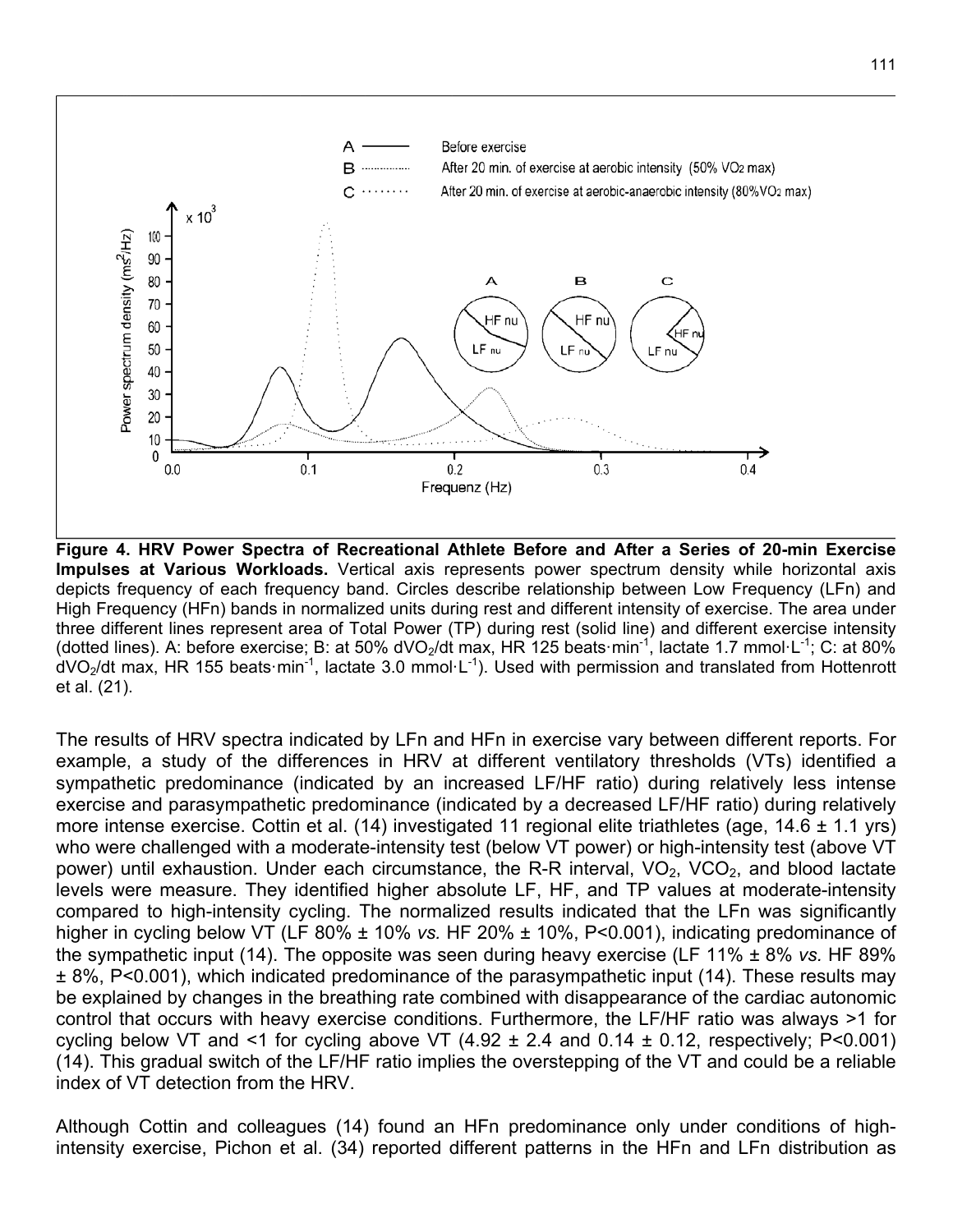physical effort increased. Fourteen healthy-trained subjects exercised for 3, 6, and 9 min at 60% and 70% of the power achieved at PVO<sub>2</sub> max and for 3 and 6 min (or 3 min twice) at 80% PVO<sub>2</sub> max (power achieved at maximal oxygen consumption). With increasing exercise intensity, the HFn component reflecting parasympathetic modulation increased, whereas the LFn component reflecting sympathetic modulation decreased. The authors concluded that parasympathetic respiratory control and nonautonomic mechanisms may influence the HF-peak shift with strenuous exercise, whereas the indices of sympathetic activity do not reflect changes in autonomic modulation with exhaustive exercise (34).

The HRV indices change with exercise, reflecting the changes in the autonomic system that occurs (summarized in Table 1). Recent studies illustrate that exercise and increasing exercise intensities results in detectable changes in HRV measures, reflecting the relative input of the autonomic system the body makes in response.

| <b>Publication</b>                 | <b>Subjects</b><br>(n)                                                                                        | <b>Test</b><br><b>Protocol</b> | <b>HRV</b><br><b>Variables</b>          | <b>Other</b><br><b>Variables</b>                         | <b>Results</b>                                                                                                                                                                                                                                                                                                                                                                                                          |
|------------------------------------|---------------------------------------------------------------------------------------------------------------|--------------------------------|-----------------------------------------|----------------------------------------------------------|-------------------------------------------------------------------------------------------------------------------------------------------------------------------------------------------------------------------------------------------------------------------------------------------------------------------------------------------------------------------------------------------------------------------------|
| Hottenrott et<br>al., 2006<br>(21) | 1<br>ergometer<br>recreational<br>cyclist<br>(male)                                                           | <b>Bicycle</b>                 | HFnu, LFnu                              | $VO2$ max,<br>lactate,<br>HR                             | Changes in the power<br>spectra of HRV were<br>identified with Increased<br>cycling intensity (50% $VO2$<br>max and $80\%$ VO <sub>2</sub> max).<br><b>Increased LFnu was</b><br>identified with increased<br>cycling intensity.                                                                                                                                                                                        |
| Cottin et al.,<br>2004<br>(14)     | 11<br>ergometer<br>regional<br>(Enry,<br>Cedex,<br>France)<br>elite<br>triathletes<br>(9 males,<br>2 females) | <b>Bicycle</b>                 | TP, LF, HF,<br>LFnu, HFnu,<br>LF/HF, RR | VO <sub>2</sub> , VCO <sub>2</sub> , V<br>E, VT, lactate | At moderate intensity,<br>cycling (30% below PVT)<br>compared to high intensity<br>cycling (10% above PVT)<br>higher values of HF, LF and<br>TP was identified. Higher<br>LFnu was seen with<br>moderate intensity cycling,<br>whereas higher HFnu was<br>found at high intensity<br>cycling. LF/HF was always<br>>1 during moderate intensity<br>cycling, whereas during high<br>intensity cycling LF/HF was<br>$<1$ . |
| Pichon et al.<br>2004<br>(34)      | 14<br>healthy<br>trained<br>subjects<br>(male)                                                                | <b>Bicycle ergometer</b>       | LF, HF, LFnu,<br>HFnu, LF/HF            | $%PVO2$ max                                              | With increased exercise<br>intensity, increased HFnu<br>and lower LFnu was<br>identified. Increasing<br>exercise intensity was<br>associated with shift HF<br>peak frequency related to an<br>increase in respiratory rate.                                                                                                                                                                                             |

#### **Table 1. Measurement of HRV during Different Exercise Intensities.**

**LF** Low frequency power spectra; **HF** High frequency power spectra; **LFnu** Normalized units of low frequency power; **HFnu** Normalized units of high frequency power; **TP** Total power of HRV power spectra; **LF/HF** low frequency power spectra to high frequency power spectra ratio; HR Heart rate; VO<sub>2</sub> max Maximal oxygen consumption; VO<sub>2</sub> Oxygen consumption (absolute in L·min<sup>-1</sup>); VCO<sub>2</sub> Carbon dioxide release (absolute in L·min-1 ); **VT** Ventilatory threshold; **%PVO2 max** Percentage of cycling power output achieved at maximal oxygen consumption.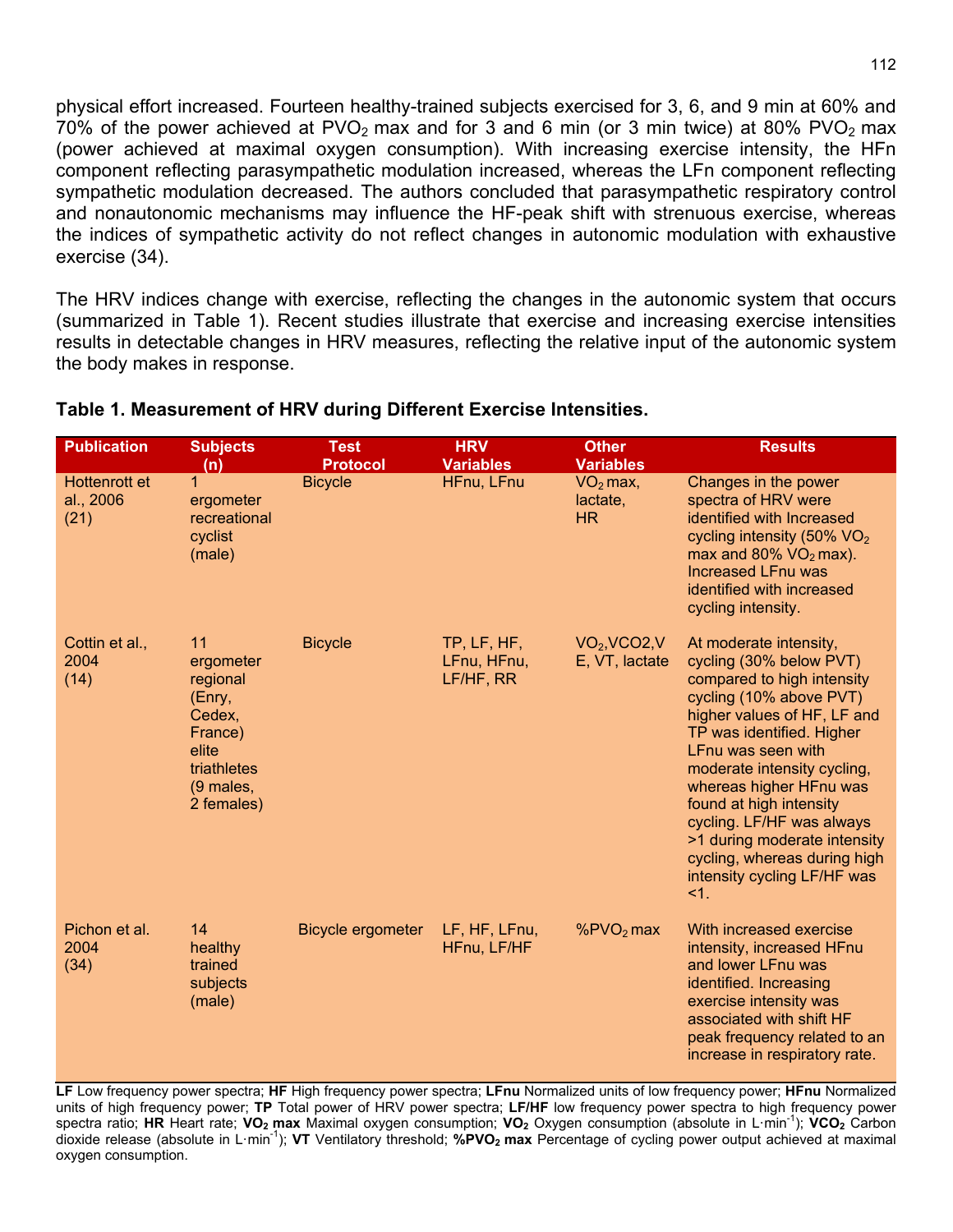#### *3. Association of Exercise, Gender, and Age with Autonomic Tone*

Numerous studies have identified the effects of exercise on enhancing vagal tone. Recently, Tulppo et al. (46) assessed the effects of age and physical activity on vagal modulation by HRV. They compared 3 age groups: young (24-34 yrs), middle-aged (35-46 yrs), and old (47-64 yrs) with 3 different levels of conditioning (based on  $VO<sub>2</sub>$  max): poor (28-37 mL·kg<sup>-1</sup>·min<sup>-1</sup>); average (38-45 mL·kg<sup>-1</sup>·min<sup>-1</sup>); and good (46-60 mL·kg<sup>-1</sup>·min<sup>-1</sup>). Using the standard descriptor 1 (SD1) normalized for the average R-R interval (SD1n), subjects from different age groups and conditioning were analyzed for the parasympathetic (vagal) activity at rest and after exercise. SD1n was higher at rest in the young subjects compared to the middle-aged or old (P<0.001). These age-related differences in cardiac vagal activity were not significant after exercise (at 100 W). The age-matched subjects with good, average, and poor  $VO<sub>2</sub>$  peaks showed no differences in SD1n at rest, but were significantly different in the low to moderate intensity levels (P<0.001 at 100 W). These findings indicate that poor physical fitness is associated with impairment in cardiac vagal function during exercise, while enhanced vagal activity at younger ages is more evident at rest (46).

While endurance athletes have an elevated parasympathetic tone compared to more sedentary ones, the effects of resistance training on athletes illustrate gender differences that result from training (7). In endurance-trained and power-trained track and field athletes tested prior to the 2004 USA Olympic trials, analysis of R-R intervals and HRV indices were collected based on training emphasis and gender (average 24.8 yrs, range 18-33) in 58 women and 87 men (mean 24.81 and 24.56 yrs of age, respectively). Significant differences in selected domain variables (NFnm, LFnm, LH, LHnu, and PNN50) were seen between genders, which illustrated that autonomic control of the heart is not controlled just by conditioning (7). While previous studies illustrate that elite athletes have a higher parasympathetic tone than recreational athletes and non-athletes, differences between gender, but not aerobic *vs.* power-based training is seen (7).

*Section Summary: Age, Gender, and Athletic Conditioning Affect the Autonomic Control of the*  Heart. As summarized in Table 2, Tulppo et al. (46) and Berkoff et al. (7) point out that age, gender, and athletic conditioning are important variables that influence the autonomic control of the heart. Understanding these differences is an important point to consider when HRV is used to prescribe training and/or oversee recovery for specific individuals or groups. Experimentally, researchers should avoid comparing HRV data between older and younger subjects, males and females, and differently conditioned athletes as these variables can confound the findings.

| 110<br>Poincare plot<br>Tulppo et al.,<br><b>Bicycle</b><br>$VO2$ max,<br>scattergram,<br>ergometer<br>1998<br>age<br>(46)<br><b>SD1, SD2,</b><br>SD1n, SD2n,<br><b>HF</b> | <b>Results</b>                                                                                                                                                                                                                                                                                                                                          |
|----------------------------------------------------------------------------------------------------------------------------------------------------------------------------|---------------------------------------------------------------------------------------------------------------------------------------------------------------------------------------------------------------------------------------------------------------------------------------------------------------------------------------------------------|
| moderate intensity.                                                                                                                                                        | Younger subjects have higher<br>values of HRV variables at rest<br>and during exercise (until<br>moderate intensity) compared to<br>older subjects. HRV values did not<br>differ in rest between subjects of<br>different fitness level but subjects<br>with better fitness level had a<br>higher value of HRV variables<br>during exercise from low to |

#### **Table 2. Association of Exercise and Age with Autonomic Tone.**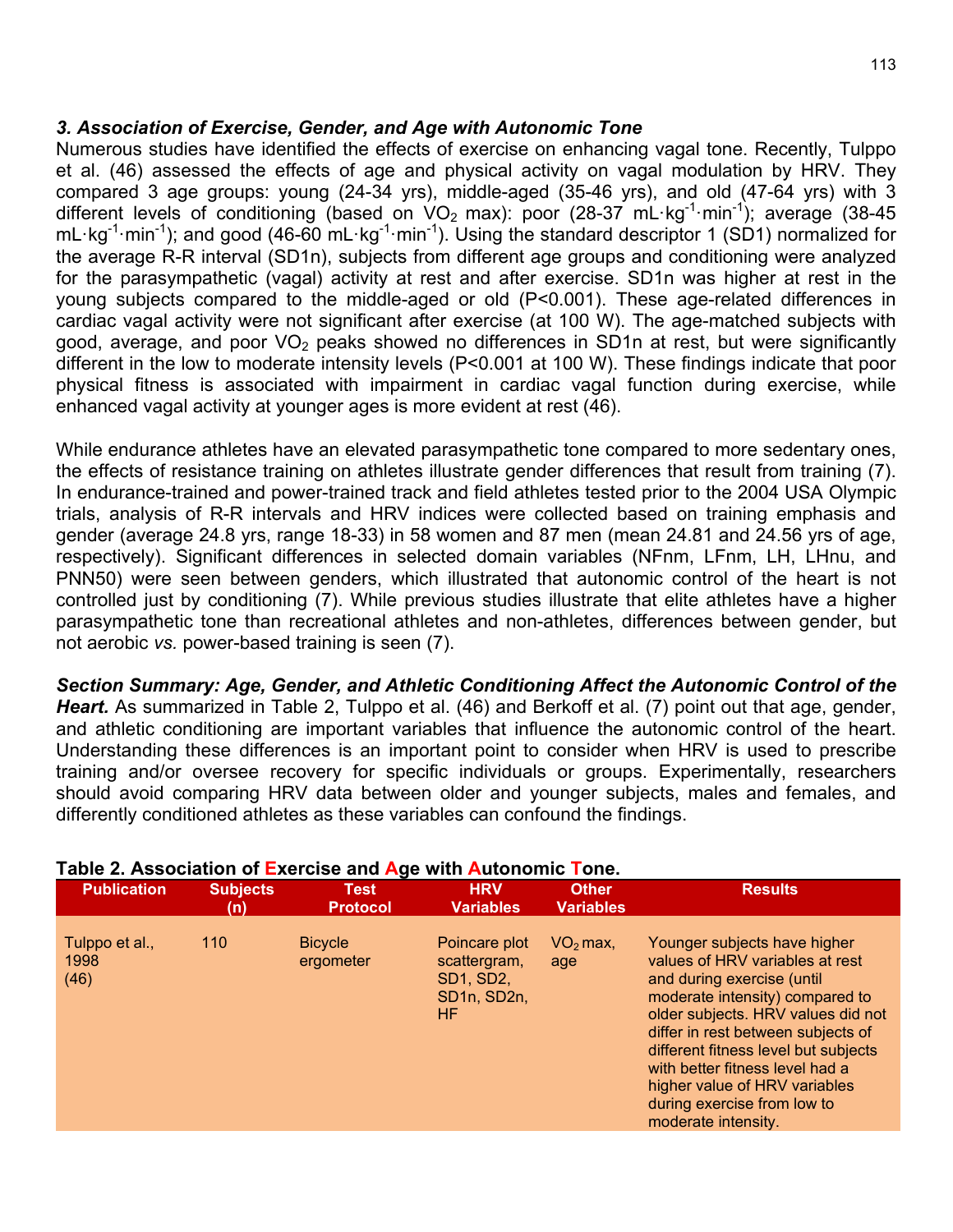| Berkoff et al.,<br>2007<br>(7) | 87 men,<br>58 women | <b>Resting HRV</b><br>measurement | HFnu, LFnu,<br>LH, LHnu,<br>pNN50<br>RMSSD, TP.<br><b>SDNN</b> | Gender.<br>endurance-<br>trained<br>athletes,<br>power-<br>trained<br>athletes | Significant differences in selected<br>domain variables (NFnm, LFnm,<br>LH, LHnu, PNN50) were seen<br>between genders, illustrating that<br>autonomic control of the heart is<br>not only controlled by the amount<br>of conditioning a person has. |
|--------------------------------|---------------------|-----------------------------------|----------------------------------------------------------------|--------------------------------------------------------------------------------|-----------------------------------------------------------------------------------------------------------------------------------------------------------------------------------------------------------------------------------------------------|
|--------------------------------|---------------------|-----------------------------------|----------------------------------------------------------------|--------------------------------------------------------------------------------|-----------------------------------------------------------------------------------------------------------------------------------------------------------------------------------------------------------------------------------------------------|

**SD1** The standard deviation of the points perpendicular to the line of the identity (Short-term variability); **SD2** The standard deviation of the points along the line of the identity (Long-term variability); **SD1n** Normalized units of the SD1; **SD2n** Normalized units of the SD2; HF High frequency power spectra; VO<sub>2</sub> max Maximal oxygen consumption.

#### *4. HRV Measurements Taken Post-Exercise: What They Can Tell Us about the Exercise Just Completed*

#### *4.1 HRV Taken Immediately Post-Exercise During Recovery Reflects the Effects of the Exercise on the Body*

The HRV found immediately after the cessation of exercise reflects characteristic responses the body has to exercise, which is correlates to athletic fitness. Hautala et al. (18) demonstrated this in 10 healthy male cross-country skiers (mean age:  $36 \pm 11$  yrs) during a 75-km race. Analysis of HRV identified that HFn, SD1, SD2, and SDNN were lower on the first day after maximal exercise compared to the pre-exercise values; by day 2, HFn returned to baseline levels. Conversely LFn values were higher on the first day after exercise, dropping to near or below pre-exercise levels on the second day after the race. These studies reveal a reduction in the parasympathetic tone after a cross-country skiing performance and demonstrated that recovery time correlated inversely with the  $VO<sub>2</sub>$  max measured during a bicycle exercise test before the race. The reduced vagal outflow appeared to be blunted after prolonged exercise of which it was dependent on the cardiorespiratory fitness of the athlete. An accentuated rebound of altered regulation was found on the second day after prolonged exercise. By linking HRV measurements of  $VO<sub>2</sub>$  max, the intensity of the exercise  $(VO<sub>2</sub>$  max) was correlated to the HRV measurements.

### *4.2 Exercise Load Distributions are Reflected by HRV Post-Exercise*

Recent studies have found that the determination of HRV immediately after exercise allows analysis of the intensity and type of exercise performed. These studies illustrate a proof of concept that HRV changes occur with increased exercise intensity in several different exercise regimens. Mourot et al. (33) reported that the HRV immediately post-exercise in different training regimens (interval method *vs.* constant intensity of exercise) resulted in different changes in HRV. HF values during the first hour post-exercise were higher after constant intensity training compared to interval training. The early recovery of autonomic modulation from a bout of exercise (from 5 min to 1 hr after termination of exercise) greatly depended on the distribution of training or exercise load. In particular, athletes showed slower return of parasympathetic activity during short-term recovery after an interval (intensive) method of training compared to constant intensity of exercise (33). Mourot et al. (33) suggested that this slower return could be due to withdrawal of the parasympathetic activity or more pronounced sympathetic involvement during the interval method compared to the constant method. In contrast to early recovery of autonomic function, late recovery (24 and 48 hrs after termination of exercise) did not depend on the type of exercise (interval training or constant intensity of exercise). The authors concluded that the total exercise load (volume) determined long-term HRV recovery.

### *4.3 Trained Athletes have Different HRV Post-Exercise than Less Trained Athletes*

In a subsequent study, Seiler and colleagues (40) studied highly trained male athletes and found that they had a faster trend in HRV recovery compared to the less-trained athletes after implementation of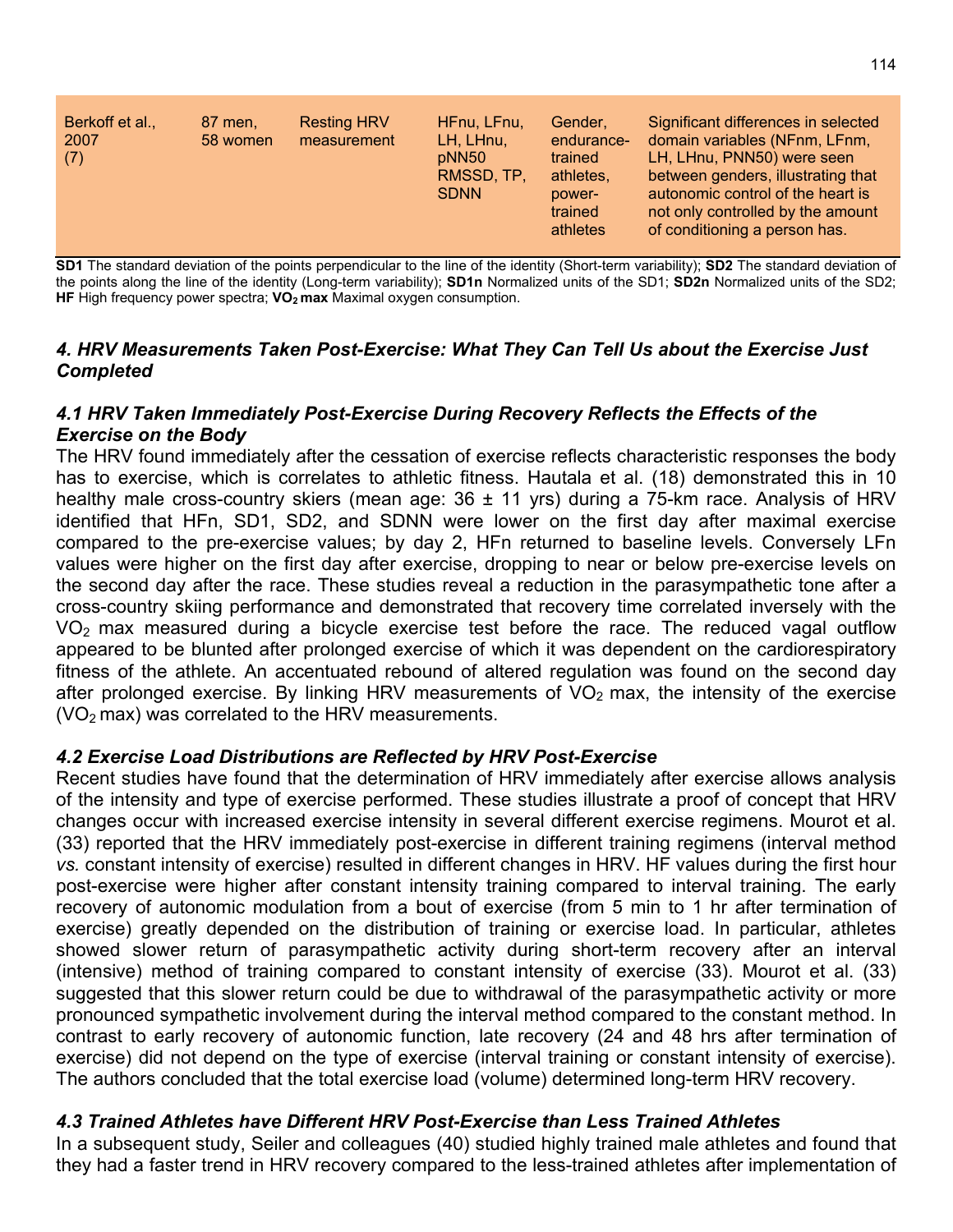exercise intensities above the VT during running  $(>95\%$  VO<sub>2</sub> max). Seiler et al. studied 9 highly trained male runners (VO<sub>2</sub> max 72 ± 5 mL·kg<sup>-1</sup>·min<sup>-1</sup>, 14 ± 3 training hr·wk<sup>-1</sup>) and 8 trained male runners (VO<sub>2</sub> max 60  $\pm$  5 mL·kg<sup>-1</sup>·min<sup>-1</sup>, 7  $\pm$  1 training hr·wk<sup>-1</sup>). They were challenged to 4 intensitycontrolled training sessions, and HRV was quantified through 4 hr of recovery. When the highly trained athletes ran 60 or 120 min below their ventilatory threshold 1 (VT1-the point of transition between aerobic energy production to mixed aerobic/anaerobic energy production), the HRV returned to pre-training levels in 5-10 min. Training at their VT2 threshold or higher (defined as the transition to pure anaerobic threshold), however, induced a significant delay in HRV, which returned to baseline by 30 min. In the less-trained athletes, recovery was significantly slower, returning to baseline at >90 min. These studies demonstrate that the HRV recovery depends on the physiological ability of the athlete as well as on the specific performance demands (40).

#### *4.4 High Frequency Power (HFP) (Vagal Reactivation) after Exercise is Blunted with Increased Exercise Intensity in Sedentary Women*

Kaikkonen et al. (25) studied HRV during the first minutes of recovery after exercise immediately after five different constant-speed exercises on 13 sedentary women performed at two low-intensity treadmill exercises at 50%  $vVO<sub>2</sub>$  max (short and longer distance), two moderate-intensity exercises at 63% vVO<sub>2</sub> max (short and longer distance), and one high-intensity exercise at 74% vVO<sub>2</sub> max. Upon analysis of HRV during the 30-min post-recovery time, high frequency power (HFP) was found to be higher at the end of exercise after the 1st min (low intensity regimens), after the 4th and 5th min (moderate-intensity regimens), and 30 min (high intensity regimens). Increased HFP and TP were higher during the whole recovery after the shorter distance at low, moderate, and high. Increased HFP, due to vagal reactivation, during the first 5 min of recovery was seen after the low and moderate exercise, but not the high intensity. The high intensity exercise resulted in a slower HFP recovery, and lower HFP and TP compared to low-intensity exercise. This slower vagal activity (slower HFP recovery) after high intensity exercise indicates one parameter that is affected by exercise intensity.

#### *4.5 Post-Exercise, LFP, and TP are Increased with Increased Workload in Male Endurance Athletes*

When 8 national-level, endurance-trained males (mean age 26 ± 4) were challenged by Kaikkonen et al. (26) to 2 interval exercise challenges (IV) at increasing intensity (at 85% and 93% vVO<sub>2</sub> max) or 2 continuous exercise challenges (CO) at increasing intensity (at 80 and 85% vVO<sub>2</sub> max), an increased HFP was not identified in the recovery period. This finding is in contrast to prior studies in sedentary women. Both low frequency power (LFP) and total power (TP) were increased during the first 5 min post-exercise in each intervention (26). During the 30-min recovery period, HFP, LFP, and TP increased slowly to resting values, but HFP remained lower than at rest. In the higher intensity IV and CON training, the increases in HFP, LFP, and TP were attenuated compared to parallel lower intensity training (26). Understanding these changes that occur with increasing exercise intensity may make them useful to monitor HRV post-exercise to determine training load exerted in these athletes.

In subsequent studies, Kaikkonen et al. (23) investigated 13 male distance runners from marathon clubs (mean age,  $35 \pm 5$  yrs) to determine if post-exercise HRV could detect training load in athletes who were not previously investigated (e.g., endurance trained national athletes). Marathon runners were challenged with moderate-intensity (3 km at 60% VO<sub>2</sub> max), high-intensity (3 km at 85% VO<sub>2</sub> max), and prolonged-intensity (14 km at  $60\%$  VO<sub>2</sub> max) exercise on a treadmill. Their HRV values were analyzed at rest, during exercise, and during a 15-min recovery phase. The runners' rating of perceived exertion (RPE), blood lactate, and HFP were significantly different between the high intensity and moderate intensity runners compared to those challenged with prolonged intensity exercise. With increasing RPE and lactate (measures of training intensity), increased HFP, LFP, and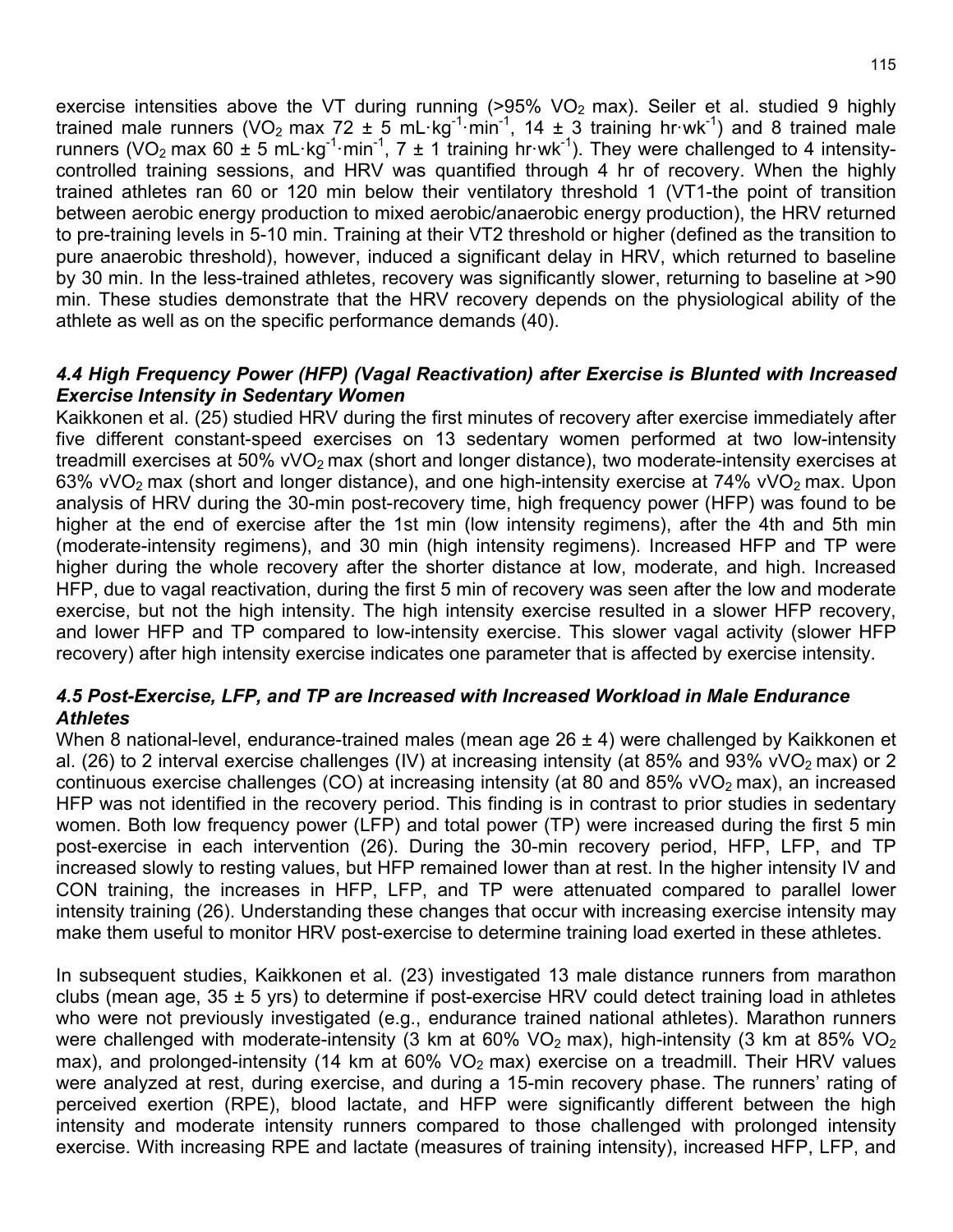TP were identified at 2 min (23), which agree with the elevations in these parameters seen in endurance-trained volunteers from athletic clubs and university students described in the paragraph above (26). The authors also observed a significant delay in HRV recovery after high intensity and prolonged duration of exercise and a significant relationship between post-exercise HRV, the rating of perceived exertion, and lactate (an objective measure of exercise intensity) (23). These studies confirmed the increases in LFP, and TP post-exercise that are attenuated with increased exercise intensity (26). Uniquely, they found these changes could be identified at 2 min post-exercise recovery making it pragmatic that HRV could be used in practical settings to evaluate training load using data taken within such a short period after exercise (23).

Kaikkonen et al. (24) challenged 13 recreational level distance male runners whose goal was to run a marathon in 6 mth (mean age,  $35 \pm 5$  yrs) to even higher (ultra-high) treadmill exercise intensities that included moderate-intensity (85% VO<sub>2</sub> max) and high-intensity (105% VO<sub>2</sub> max). Like their findings in the previous studies (23,26), Kaikkonen and colleagues found that elevations in LFP, HFP, and TP decreased during the first 2 min post-exercise. Interestingly, HRV was able to differentiate between interval exercises of equal work, varying only in intensity or distance of running. This study indicated that not only can immediate post-exercise elevation of HRV values (HFP, LFP, and TP) could be used to differentiate exercise intensity, but that HRV values could differentiate intensity and distance as well. This finding further refines a trainer's ability to objectively quantify the training load the trained athletes were undergoing. Based on these last 2 studies, a 2-5 min post-HRV recording post-exercise may provide enough information to differentiate exercises with different training load, which may be used to guide training in the future.

*Section Summary: Changes in Post-Exercise HRV Can Be Detected in Different Types and Intensities of Exercise.* Changes in HRV determined from post-exercise recordings can differentiate between different types and intensities of exercise (summarized in Table 3). While this series of studies provides valuable information on what parameters of HRV may be useful to follow, there are clear differences in the HRV changes seen depending on gender, prior training or lack thereof, or the type (interval *vs.* continuous) and intensity (VO<sub>2</sub> max) of the exercise performed. Due to the variety of differences in exercises (skiing, running), genders, prior training, it is not clear which HRV variables would be best to use to target optimal training. Future studies will need to determine if common HRV measurements using standardized testing protocols may be applied to athletes of variable conditioning, gender, sport, or type of exercise. These are important points, which have not been answered to date.

| <b>Publication</b>              | <b>Subjects</b><br>(n)                               |                                                    | <b>HRV</b><br><b>Variables</b>                                            | <b>Other</b><br><b>Variables</b>                                                       | <b>Results</b>                                                                                                                                                                                                                                                                                                                                                                                                                                                                                         |
|---------------------------------|------------------------------------------------------|----------------------------------------------------|---------------------------------------------------------------------------|----------------------------------------------------------------------------------------|--------------------------------------------------------------------------------------------------------------------------------------------------------------------------------------------------------------------------------------------------------------------------------------------------------------------------------------------------------------------------------------------------------------------------------------------------------------------------------------------------------|
| Hautala et<br>al., 2001<br>(18) | 10<br>healthy<br>male<br>Cross-<br>country<br>skiers | 75 km<br><b>Cross</b><br>country<br>skiing<br>race | LF, HF,<br>LFnu,<br>HFnu,<br>$LF/HF$ ,<br><b>SD1, SD2,</b><br><b>SDNN</b> | $VO2$ max, HR,<br><b>Maximal work load</b><br>in bicycle exercise<br>test, skiing time | HFnu, SD1, SD2, SDNN were lower first<br>day after a race compared to pre-exercise<br>value and returned to or even exceeded<br>the prerace level on the second day. LFnu<br>was higher on the first day after race<br>compared to the prerace level and<br>returned to or even dropped below pre-<br>exercise level on the second day. $VO2$<br>max of subjects showed strong inversely<br>correlation with HRV recovery time,<br>illustrating that HRV changed with<br>increased exercise intensity. |

#### **Table 3. HRV Measurements Taken Post-Exercise: What They Can Tell Us About the Exercise Just Completed.**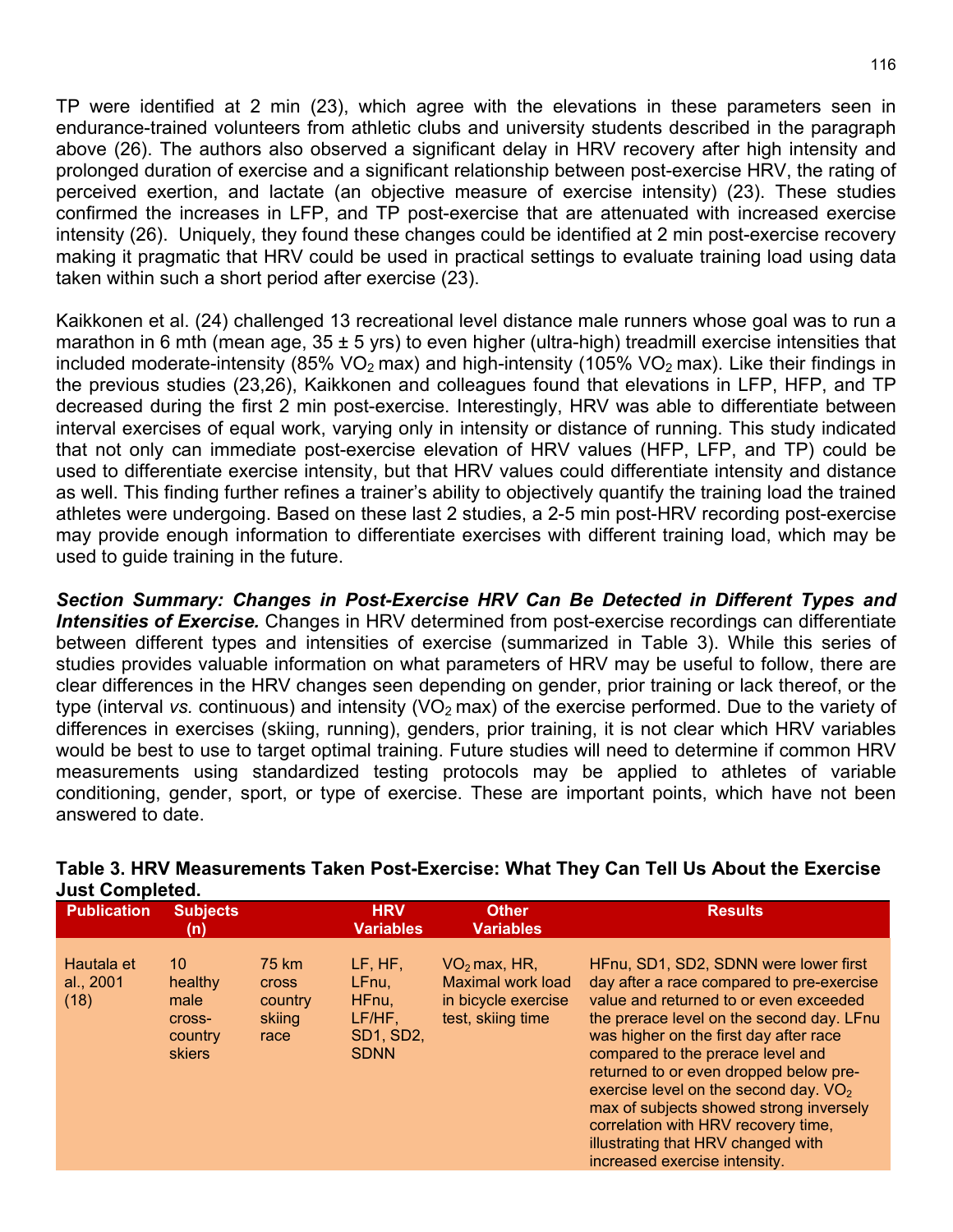| Mourot et<br>al., 2004<br>(33)           | 10 <sup>°</sup><br>healthy,<br>moderatel<br>y trained<br>males                     | <b>Bicycle</b><br>ergometer                 | TP, LF,<br>HF,<br>LF/TP,<br>HF/TP,<br>LF/HF               | VT, VO <sub>2</sub> VT,<br>RRVT, WVT, f,<br>SAP, DAP                                         | HF values during first hour of recovery<br>were higher after constant intensity<br>training (WVT) compared to interval<br>training (Nine consecutive periods of 4<br>min. base work rate followed with 1 min of<br>WVT or maximum power output). Short<br>term HRV recovery was dependent on<br>type of exercise (constant or interval<br>exercise), contrary to long term HRV<br>recovery. Short term HRV recovery was<br>slower at interval type of training<br>compared to constant.                                                                                                                                                                                                                                                                       |
|------------------------------------------|------------------------------------------------------------------------------------|---------------------------------------------|-----------------------------------------------------------|----------------------------------------------------------------------------------------------|---------------------------------------------------------------------------------------------------------------------------------------------------------------------------------------------------------------------------------------------------------------------------------------------------------------------------------------------------------------------------------------------------------------------------------------------------------------------------------------------------------------------------------------------------------------------------------------------------------------------------------------------------------------------------------------------------------------------------------------------------------------|
| Selier et al.,<br>2007<br>(40)           | $(17 \text{ total})$<br>9 Highly<br>trained<br>and 8<br>trained<br>male<br>runners | Treadmill<br>running,<br>Outdoor<br>running | HFnu,<br>LFnu,<br>mean RR<br>interval,<br>RMSSD,<br>pNN50 | $VO2$ max, lactate,<br>RPE, HR, VT1,<br>VT2, $VENO2$ ,<br>VENCO <sub>2</sub>                 | Recovery of HRV indices returned to<br>baseline faster in highly trained subjects<br>than in trained subjects after high intensity<br>exercise. Delays in recovery time of HRV<br>indices were seen after high intensity<br>exercise compared to low intensity<br>exercise.                                                                                                                                                                                                                                                                                                                                                                                                                                                                                   |
| Kaikkonen<br>et al., 2007<br>(25)        | 13<br>sedentary<br>females                                                         | Treadmill<br>running                        | HFP, TP                                                   | $VO2$ max, $VVO2$<br>max, lactate,<br>rating of perceived<br>exertion at end of<br>exercise, | Five different constant speed challenges<br>were given: 2 low intensity challenges<br>$(50\% \, \text{vVO}_2 \, \text{max} - \text{for either } 3500 \, \text{m or }$<br>7000 m), 2 medium intensity challenges<br>$(63\%$ vVO <sub>2</sub> max – for either 3500 m or<br>7000 m), and 1 high-intensity challenge<br>$(74\%$ vVO <sub>2</sub> max – at for 7000 m). High<br>frequency power (HFP) was higher at the<br>end of exercise after the 1st min (low<br>intensity regimens), after the 4th and 5th<br>min (moderate-intensity regimens), and 30<br>min (high intensity regimens). Increased<br>HFP, due to vagal reactivation, during the<br>first 5 min of recovery was seen after the<br>low and moderate exercise, but not the<br>high intensity. |
| <b>Kaikkonen</b><br>et al., 2008<br>(26) | 8 national<br>level<br>endurance<br>trained<br>males                               | Treadmill<br>running                        | HFP, LFP,<br>and TP                                       | $VO2$ peak, RPE,<br>Lactate                                                                  | Low frequency (LFP) and total power (TP)<br>were increased during the first 5 min post-<br>exercise in each intervention (2 interval<br>interventions (IV) at 85 and 93% $vVO2$<br>max or 2 continuous (CON) interventions<br>at 80 and 85% $vVO2$ max. Further, they<br>found that during the 30-min recovery<br>period, HFP, LFP, and TP increased<br>slowly to resting values, but HFP<br>remained lower than at rest. In the higher<br>intensity IV and CON training, increased<br>HFP, LFP, and TP was attenuated<br>compared to parallel lower intensity<br>training.                                                                                                                                                                                   |
| Kaikkonen<br>et al., 2010<br>(23)        | 13<br>distance<br>runners<br>from<br>marathon<br>clubs                             | Treadmill<br>running                        | HFP, TP                                                   | $VO2$ max, lactate,<br>$VO2$ ,<br>Speed, RPE                                                 | Significantly delayed HRV recovery was<br>identified with a high intensity (3 km at<br>$85\%$ VO <sub>2</sub> max) and prolonged moderate<br>intensity (14 km at $60\%$ VO <sub>2</sub> max) of<br>constant load exercise compared to<br>moderate intensity exercise (3 km at 60%                                                                                                                                                                                                                                                                                                                                                                                                                                                                             |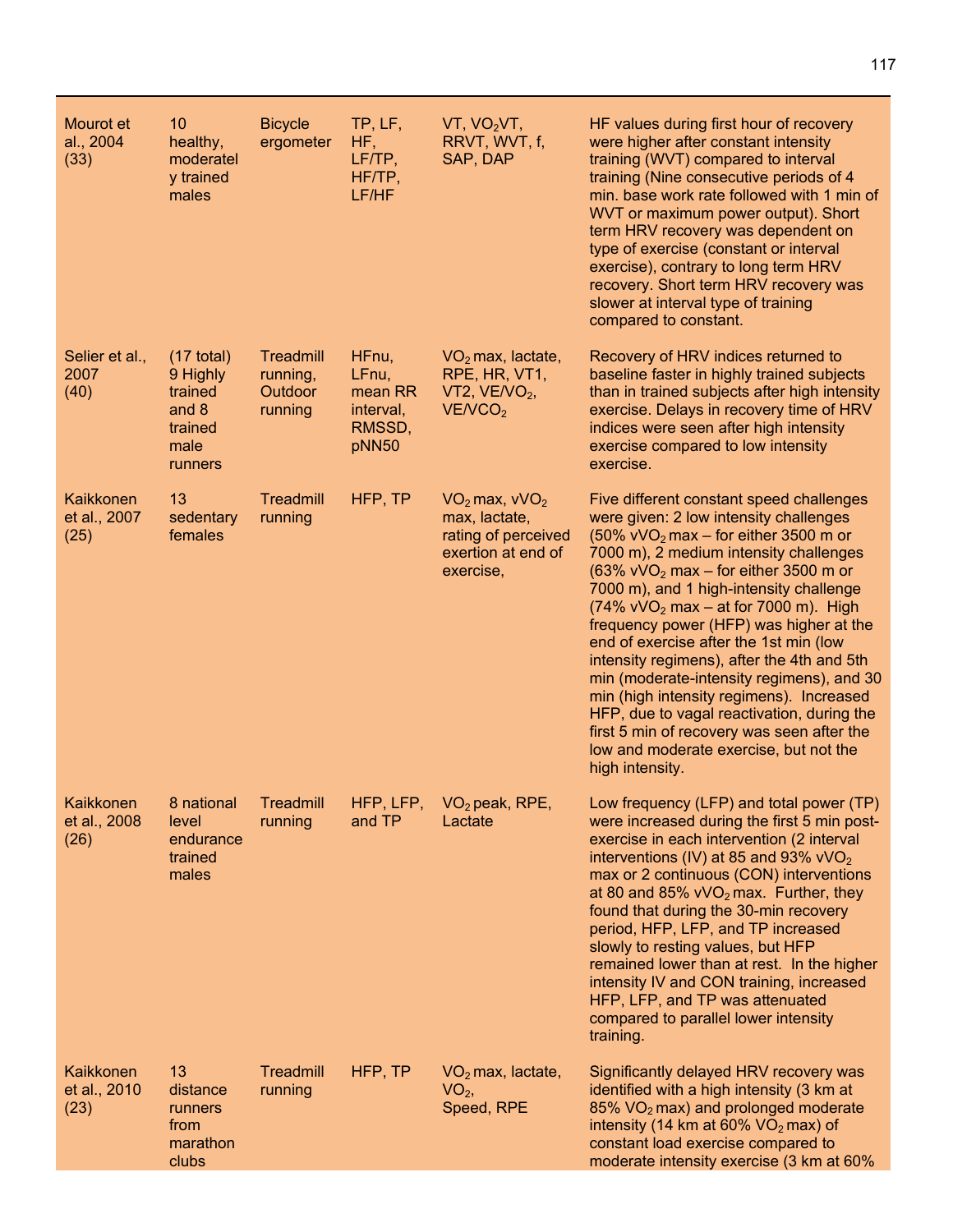|                                   | (males)                                                                                                        |                      |                        |                                                   | $VO2$ max).                                                                                                                                                                                                                                                                                                                                                                                                                                                                                |
|-----------------------------------|----------------------------------------------------------------------------------------------------------------|----------------------|------------------------|---------------------------------------------------|--------------------------------------------------------------------------------------------------------------------------------------------------------------------------------------------------------------------------------------------------------------------------------------------------------------------------------------------------------------------------------------------------------------------------------------------------------------------------------------------|
| Kaikkonen<br>et al., 2012<br>(24) | 13<br>recreation<br>al level<br>distance<br>runners<br>whose<br>goal was<br>to run a<br>marathon<br>in $6$ mth | Treadmill<br>running | LFP, HFP,<br><b>TP</b> | $VO2$ max, lactate,<br>EPOC, RPE,<br><b>TRIMP</b> | Elevations in LFP, HFP, and TP were<br>decreased during the first 2 min post-<br>exercise. HRV could differentiate between<br>intensities of exercise. High intensity<br>interval exercise provoked slower short-<br>term recovery of HRV. Interval exercise of<br>same intensity, but different durations,<br>have minor differences in HRV recovery<br>dynamics during the first 5 min of<br>recovery. Exercise challenges with longer<br>duration have slightly slower HRV<br>recovery. |

**LFP** Low frequency power spectra; **HFP** High frequency power spectra; **LFnu** Normalized units of low frequency power; **HFnu** Normalized units of high frequency power; **VO2 max** Maximal oxygen consumption; **EPOC** Excess post-exercise oxygen consumption; **TRIMP** Training impulse; **RPE** Rating of perceived exertion; **LF/TP** low frequency power spectra to total power spectra ratio; **HF/TP** High frequency power spectra to total power spectra ratio; **LF/HF** low frequency power spectra to high frequency power spectra ratio; **VO2 max** Maximal oxygen consumption; **VT** Ventilatory threshold; **VT1** First ventilatory threshold; **VT2** Second ventilatory threshold; VE/VO<sub>2</sub> Ventilatory equivalent for oxygen; VE/VCO<sub>2</sub> Ventilatory equivalent for carbon dioxide; VO<sub>2</sub>VT Oxygen consumption at ventilatory threshold; **RRVT** R-R intervals at ventilator threshold; **WVT** Cycling power output at ventilator threshold; **f**  Breathing frequency; **SAP** Systolic arterial pressure; **DAP** Diastolic arterial pressure; **HR** Heart rate; **SDNN** Standard deviation of the NN (normal to normal intervals that do not differ more than 50ms) intervals; **SD1** The standard deviation of the points perpendicular to the line of the identity (Short-term variability); **SD2** The standard deviation of the points along the line of the identity (Long-term variability); **RMSSD** Root mean square of sequential deviation; **pNN50** Percentage of all sequential RR deviations exceeding 50 ms.

#### *5. HRV as a Monitoring Tool in Athletic Training Programs*

Long-term HRV changes during a prolonged period of exercise (>4 wks) appear to be a potentially good indicator of physiological adaptation in athletes, which could help in the planning of training programs. Based on these observations, several researchers (35,36) have investigated the utility of prescribing daily exercise intensity based on the HRV of the athlete, lowering the intensity if the athlete's HRV decreases. These groups found that modulating the exercise intensity based on HRV maintained fitness levels compared to control groups, indicating the utility of HRV use in athletes.

Kiviniemi et al. (29) identified the usefulness of HRV measurements in prescribing exercise training in moderately active men and women. They reported that 21 men and 32 women were prescribed standard training or HRV-guided training, which included 8 wks of moderate training (70% max HR) or vigorous training (85% max HR). The standard training group performed ≥2 sessions at moderateintensity and ≥3 sessions at vigorous-intensity weekly. The HRV-1 and HRV-2 groups trained based on changes in HRV. The HRV-1 group, defined as an increase or no change in HRV, performed vigorous-intensity training. The HRV-2 group, defined as a decrease in HRV, performed moderateintensity exercise. The peak  $\text{VO}_2$  max and maximal workload (Loadmax) were measured on a bicycle ergometer before and after the training.

No differences in  $VO<sub>2</sub>$  max were found between the standard and HRV-quided training groups. However, in men, the workload (Loadmax) was higher in the HRV-1 group than in the standard training group. In the women, no differences in workload were seen between the groups. These are significant findings because improvements in performance were seen in both the HRV-guided and standard training groups. These results parallel the researchers' previous work (30) that investigated the utility of HRV in daily endurance exercise prescriptions in 26 moderately fit males during a 4-wk training period. They identified similarly beneficial outcomes in individuals who were prescribed lowerintensity exercise with decreased HRV. Although these studies are promising, their applicability to less-active people has not been tested. Therefore, the results should be interpreted with caution when applied to non-trained athletes or subjects with lower levels of physical ability (24.36).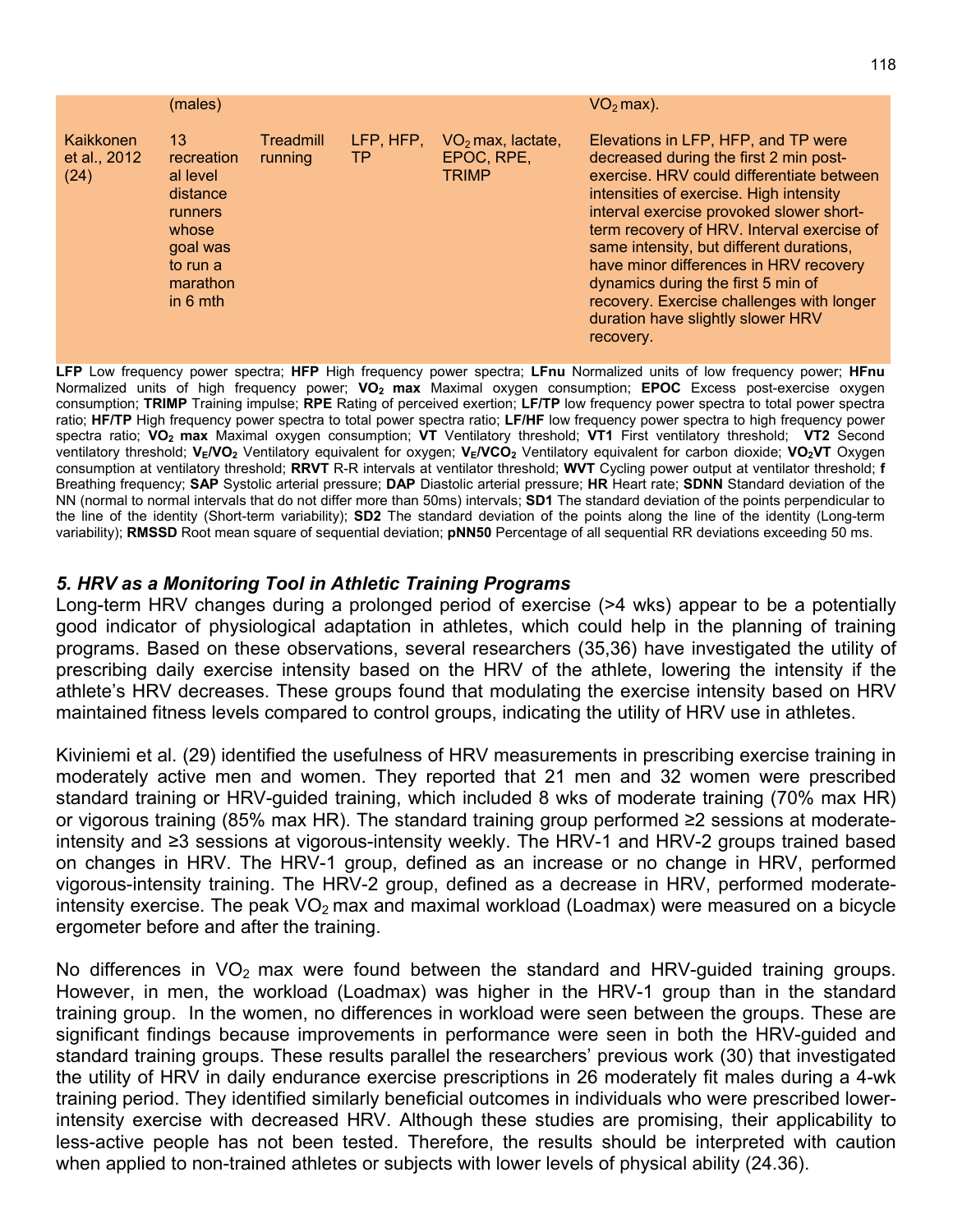Aimet et al. (4) demonstrated that specific HRV dynamics correlate with the levels of anaerobic thresholds (i.e., lactate turn point 2, also known as VT2; a useful parameter to guide future training). Identifying this threshold rather having to determine blood lactate levels and  $VO<sub>2</sub>$  max values allows for the non-invasive evaluation of the anaerobic thresholds that can be used to guide future exercise to optimize performance. They investigated 53 subjects (27 males with a mean age, 21-79 yrs) with poor to trained fitness levels. Several HRV parameters were measured during both the 1st min of exercise (incremental ergometer cycling until exhaustion) and the 3rd min of the recovery period. These researchers reported that HRV parameters decreased with increasing exercise challenge, and that the decrease had its own minimum value, designated as the lactate turn point 2 (LTP2), which corresponded to the anaerobic threshold (refer to Figure 5).



**Figure 5. Mean High Frequency (HF) Curve of All Subjects at Rest, During the Cycle Ergometer Test and In Recovery (abscissa-steps; ordinate-HF parameter). LTP1**: lactate turn point 1; **LTP2**: lactate turn point 2; **Pmax**: maximal power output; **R1**: recovery after first minute; **R3**: recovery after third minute. In this figure is presented High Frequency Power (HF) trend but all other frequency bands (TP, VLF and LF) had similar shape and trend. Adapted from M. Aimet et al. (OpenAccess) (4).

When male soccer players (n = 31, age: 14-16 yrs) were challenged with a standardized cycling challenge (30 W, increasing in increments of 40 W every 3 min until subjective exhaustion), significant correlations among maximal performance, lactate levels (increased muscle damage), and ventilatory equivalents to HRV variables were identified by Röttger and colleagues. Both SD1 and RMSSD decreased during progressive increases in intensity, and the decrease had its own minimum (designated as the HRV-minimum). After SD1 and RMSSD reached their minimums, they increased if the exercise intensity increased simultaneously. Three lactate values (2, 3, and 4 mM) were reported to correlate with cycling powers (P\_L2, P\_L3, and P\_L4, respectively) and with the cycling power at HRV-minimum (P HRVmin) (L2 r = 0.69, P<0.001, L3 and L4 r = 0.73, P<0.001). Subjects with higher values of SD1 and RMSSD at HRVmin have higher vagal activity during higher intensity of exercise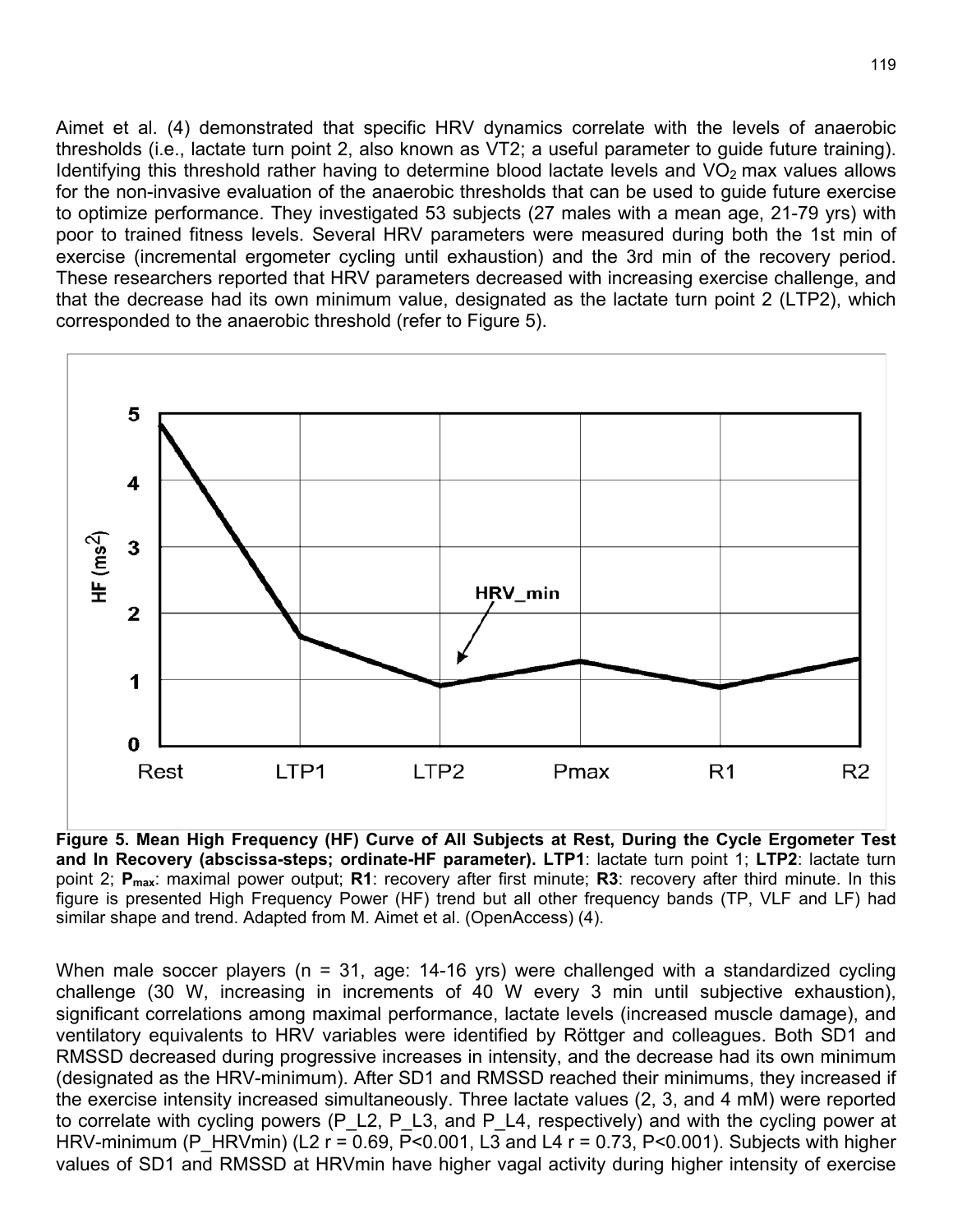and, thus better physiological performance. These findings suggest that employing HRV analysis to evaluate anaerobic thresholds to drive future training may have some utility, although this was not determined directly.

*Section Summary: HRV as a Monitoring Tool in Athletic Training Programs.* Using HRV to prescribe daily exercise intensity or identify anaerobic threshold by HRVmin has been used to monitor athletic training programs (summarized in **Table 4**). The monitoring of the body's reaction to exercise without invasive studies of lactate or ventilatory thresholds using HRV parameters represents a potential alternative that could be applied more broadly to athletic training to optimize fitness levels in athletes. These findings lead to the application of HRV in monitoring training in subsequent studies that are discussed in the next section.

| <b>Publication</b>             | <b>Subjects</b><br>(n)                                                                                                             | <b>Test</b><br><b>Protocol</b>                                               | <b>HRV</b><br><b>Variables</b>                | <b>Other</b><br><b>Variables</b>                                 | <b>Results</b>                                                                                                                                                                                                                                                                                                                                                                                                                                        |
|--------------------------------|------------------------------------------------------------------------------------------------------------------------------------|------------------------------------------------------------------------------|-----------------------------------------------|------------------------------------------------------------------|-------------------------------------------------------------------------------------------------------------------------------------------------------------------------------------------------------------------------------------------------------------------------------------------------------------------------------------------------------------------------------------------------------------------------------------------------------|
| Kiviniemi et al., 2010<br>(29) | 53<br>moderately fit<br>subjects (21<br>men,<br>32 women)                                                                          | <b>Bicycle</b><br>ergometer,<br>different<br>aerobic<br>training<br>sessions | SD1, RR                                       | $VO2$ max,<br>Loadmax, HR                                        | No differences in $VO2$ max were<br>observed between groups that<br>used standard trainings (ST)<br>and trainings based on HRV<br>values in recovery (HRV group).<br>In men, maximal workload<br>(Loadmax) was higher in HRV<br>group then in ST group,<br>whereas in women, no<br>differences were observed in<br>Loadmax between the groups.                                                                                                        |
| Kiviniemi et al., 2007<br>(30) | 26<br>moderately<br>fit<br>males                                                                                                   | Treadmill<br>running,<br>Outdoor<br>running                                  | HF, RR                                        | $VO2$ peak,<br>Loadmax, HR                                       | In the group with predefined<br>training program (TRA),<br>maximal running velocity<br>(Loadmax) increased whereas<br>no significant changes were<br>observed in $VO2$ peak. In the<br>group that training intensity was<br>defined by HRV values in rest<br>(HRV group), significant<br>increases in VO <sub>2</sub> peak and<br>Loadmax, respectively were<br>identified.                                                                           |
| Aimet et al., 2001<br>(4)      | 53 subjects<br>with different<br>fitness levels<br>from poor to<br>trained<br>athletes (Age,<br>21-79, 27<br>males, 26<br>females) | <b>Bicycle</b><br>ergometer                                                  | SD <sub>1</sub><br>ULF,<br>VLF, LF,<br>HF, TP | $VO2$ max,<br>lactate, HR,<br>HRVmin,<br>Loadmax,<br>LTP1, LTP 2 | TP, VLF, LF and HF showed<br>minimum values (HRVmin)<br>during exercise test until<br>exhaustion, which then they<br>were starting to increase toward<br>Loadmax. HRVmin from TP,<br>VLF, LF and HF was occurred<br>at LTP2. SD1 showed<br>decreasing trend until LTP1<br>point where then leveling off<br>occurred. ULF demonstrated<br>continuously decreasing trend<br>toward Loadmax after which it<br>started to increase in recovery<br>period. |

#### **Table 4. HRV as a Monitoring Tool in Athletic Training Programs.**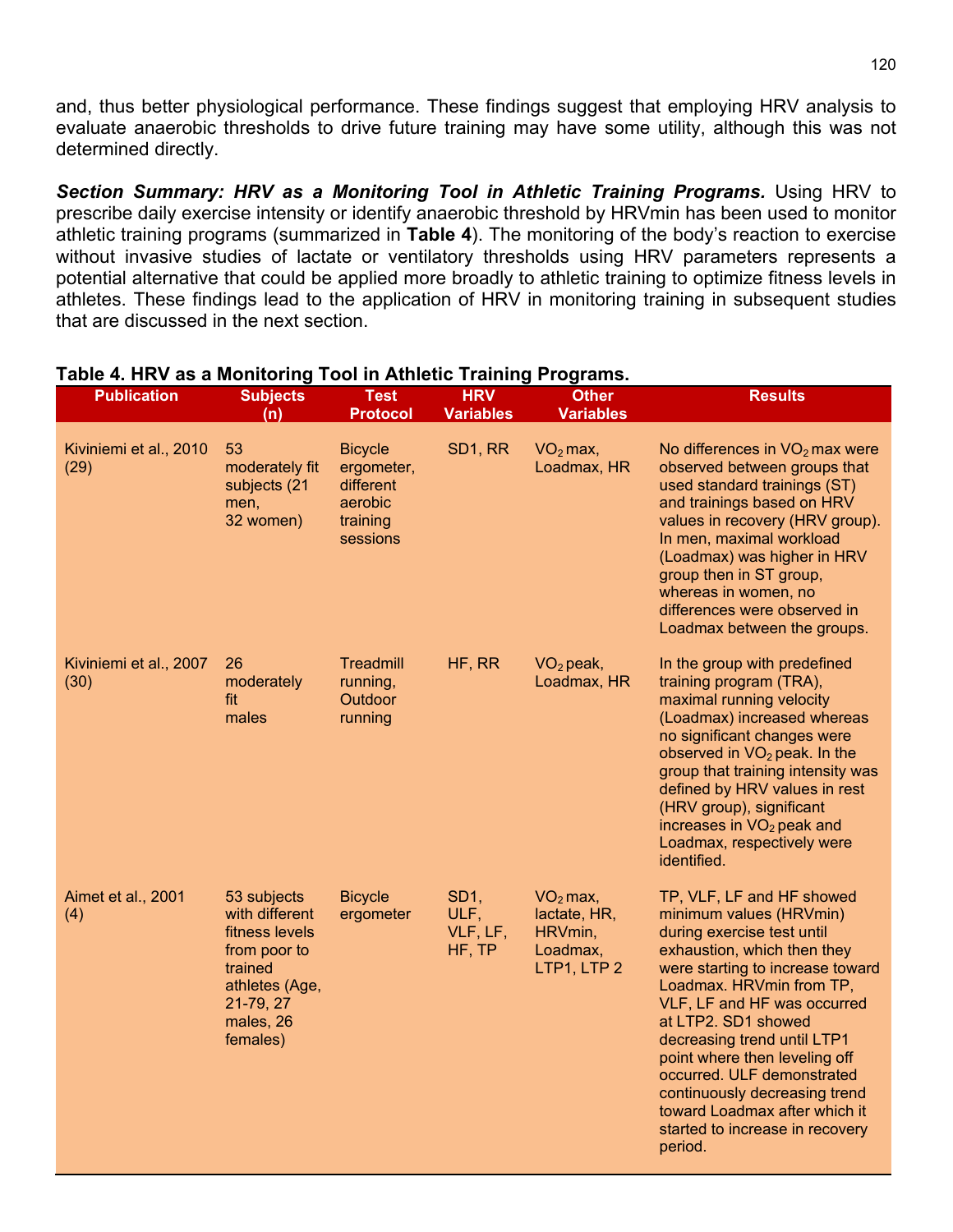| Röttger et al., 2005<br>(39) | 31 trained<br>male<br>adolescents<br>(Ages, 14-16) | <b>Bicycle</b><br>ergometer | SD <sub>1</sub><br><b>RMSSD</b> | $VO2$ max,<br>lactate, HR,<br>P max,<br>$P$ HRV <sub>min</sub> ,<br>P L <sub>2</sub> , P L <sub>3</sub> ,<br>P L4, P RE | 20 of 31 subjects presented<br>HRV-minimum at the lactate<br>level of 3.6. mmol $\cdot$ L <sup>-1</sup> , 90% of<br>HR max, 78% of $VO2$ max, 76%<br>of P max, $95\%$ of P L4 and<br>90% of P RE. It was observed<br>significant correlation between<br>P HRVmin and P RE, P max,<br>P L3 and P L4. |
|------------------------------|----------------------------------------------------|-----------------------------|---------------------------------|-------------------------------------------------------------------------------------------------------------------------|-----------------------------------------------------------------------------------------------------------------------------------------------------------------------------------------------------------------------------------------------------------------------------------------------------|
|------------------------------|----------------------------------------------------|-----------------------------|---------------------------------|-------------------------------------------------------------------------------------------------------------------------|-----------------------------------------------------------------------------------------------------------------------------------------------------------------------------------------------------------------------------------------------------------------------------------------------------|

**RR** R wave to wave R interval; **VO2 peak** Peak oxygen consumption; **HR** Heart rate; **Loadmax** Maximal workload; **HF** High frequency power spectra; **SD1** The standard deviation of the points perpendicular to the line of the identity (Short-term variability); **RMSSD** Root mean square of sequential deviation; **P\_max** Maximal workload at bicycle ergometer; **P\_HRVmin** Cycling workload at minimum of SD1 and RMSSD with a subsequent rise to the end of the test; **P\_L2, P\_L3, P\_L4** Workload of cycling at lactate level of 2, 3 and 4 mmol/L; **P\_RE** Workload of cycling at the respiratory equivalent; **TP** Total power of HRV power spectra; **LF** Low frequency power spectra; **HF** High frequency power spectra; **VLF** Very low frequency power spectra; **ULF** Ultra low frequency power spectra; **HR** Heart rate; **LTP1** Lactate turn point 1 (aerobic threshold); **LTP2** Lactate turn point 2 (anaerobic threshold); **HRVmin** Minimal reached values of HRV parameters during exercise, after they started to increase; VO<sub>2</sub> max Maximal oxygen consumption.

#### *6. HRV, Overtraining, and Over-Reaching States*

In athletes, HRV monitoring is frequently applied to the prevention and diagnosis of overtraining (OT) syndrome, which is associated with numerous symptoms including ANS dysfunction and imbalance (32). Researchers (21,22) have developed a test to diagnose fluctuations in the ANS and the OT state by measuring the orthostatic HR that occurs between sitting and standing. Athletes in an OT state may show a significant drop in frequency domain (TP, LF, and HF) and time domain (RMSSD and SDNN) variables, whereas Tian and colleagues (45) observed additionally hyper-responsiveness in frequency and time domain variables in OT athletes.

There have been reports that changes in HRV do not occur in over-trained athletes with short-term training (i.e., 6 d) or long-term (6 mth) over-training (19,22). In contrast, others (19,20,48) have reported predominance of either LF (sympathetic) or HF (vagal) parameters. For example, studies by Hottenrott et al. (21) have shown changes in the HRV HF and LF parameters (Figure 6) with significant decreases in HF (decreased vagal activity) and increases in LF (sympathetic activity) during the 1st 6 d of intensive boot camp training in one subject. This shift from vagal to sympathetic predominance has also been reported in female athletes assayed for HRV in the supine rest position after 6 to 9 wks of high-intensity training (48).

Bosquet et al. (10) examined 9 experienced endurance athletes who increased their usual amount of training by 100% within 4 wks. HRV analysis of ECG was recorded during sleep at baseline, after overtraining, and 2 wks after recovery. Overtraining was diagnosed in 6 subjects by physiological and psychological criteria; however, no differences in HRV determined from sleep recordings were noted. There were no changes in ANS activity in general (LF + HF), no changes on the sympathetic (LF/HF) and parasympathetic activity (HFnu) in baseline, after overtraining, or after recovery (10). While it is possible that these HRV parameters did not differ between groups, various respiratory issues have been suggested to possibly interfere with the HRV recordings. Hence, more sophisticated measures are needed to rule out this method of assessing over-training.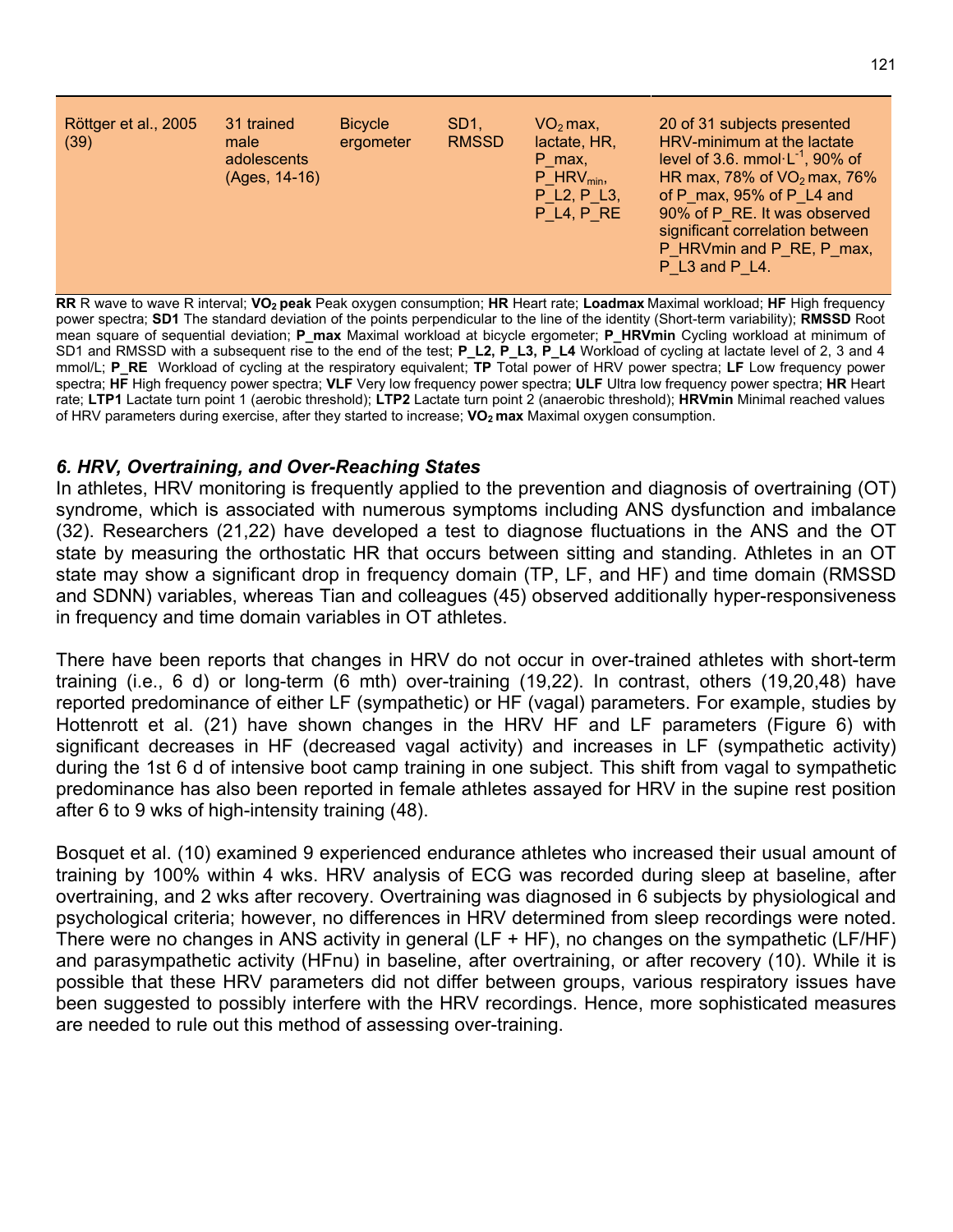

**Figure 6. Temporal Changes of the HRV Power Spectrum of a 57-yr-old Male Endurance Athlete Before (left) and After (right) Completing a 6-d Training Camp, During Which Each Participant Accomplished an Overall Distance of 1,100 km (on average 183 km·d-1 ) on a bicycle.** Interestingly, the values of the HRV time domains indices, which were already reduced before the very beginning of the tour, exhibited a further marked reduction while LF/HF ratio increased with completion of the camp: Heart Rate (HR): 55 beats min<sup>-1</sup> (63 beats·min<sup>-1</sup>), SDNN: 33 ms (22 ms); RMMSD: 27 ms (7.7 ms); pNN50: 7.9 (0); LF/HF: 0.8 (2.7). Used with permission and adapted from Hottenrott et al. (21).

Mourot and colleagues (32) investigated the OT state in 7 athletes (5 women and 2 men; 2 were endurance runners, 4 were cross-country skiers, and 1 was a motorcyclist). All 7 subjects suffered from OT syndrome compared to 8 endurance-trained athletes who had performed physical training for at least 3 yrs and 8 sedentary controls. A special tilt test from supine to the 60° upright position was performed to allow the investigators to exclude blurring of sympathetic activity that occurs in the supine position. The findings indicated a marked predominance of sympathetic modulation in the overtrained athletes (OA) in both positions compared to the athletes categorized as non-overtrained (NOA) who had predominance of parasympathetic modulation only in the supine position. During the tilt test, the reactivity of the ANS was higher in the NOA group compared to the OA group (P<0.05). This indicated a low responsiveness of baroreflex sensitivity in OA due to the OT state (32). The TP, LF, HF, SD1, and SD2 (standard descriptor 2) values were higher in the NOA compared to the OA athletes in the supine and upright positions. This study also demonstrated that the shape of the Poincaré scatter plot might be used to distinguish OT from the non-OT state, with narrower patterns being associated with increased sympathetic activity. An elliptic disperse shape of the scatter plot was associated with relaxation and good balance of the ANS, whereas a more narrow shape was associated with ANS imbalance (Figure 7).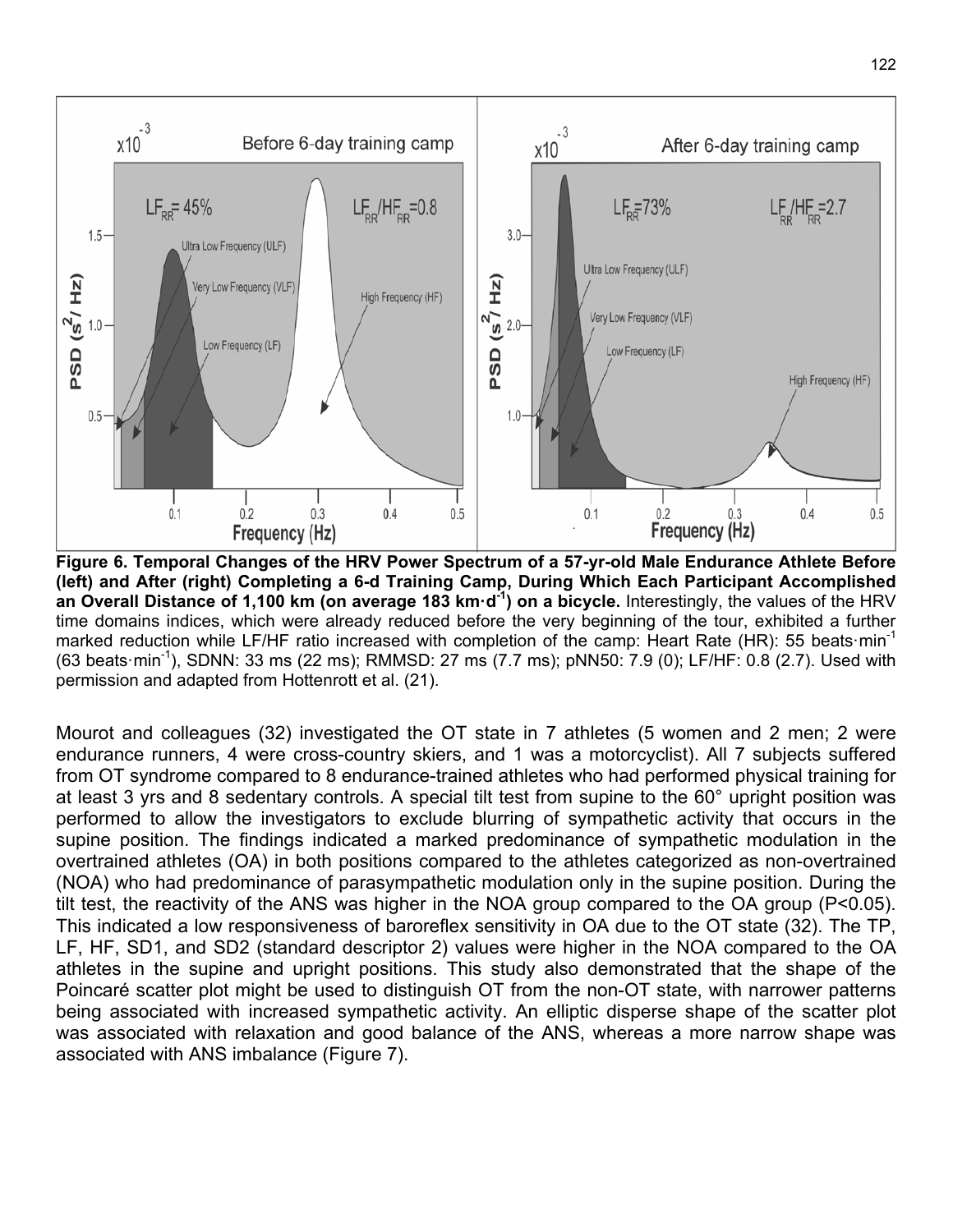

**Figure 7. Non-Overtrained State (left) and Overtrained State (right) Presented through Poincaré Plot Graphic.** Each of the dots are composed of two R-R intervals: RRn (horizontal axis) and RRn+1 (vertical axis). Place where SD1 and SD2 lines cross each other represent mean value of all R-R intervals. Line-of-identity is presented by SD2 line and all dots along the line-of-identity corresponding to long-term variability (i.e., sympathetic and parasympathetic modulation) while all perpendicular to line-of-identity (SD1) corresponding to short-term variability (i.e., parasympathetic modulation).

Hedelin et al. (20) reported on the effects of OT in a junior cross-country skier, who presented with reduced performance in competitions, early breathlessness in training, and central fatigue. When a power spectral analysis of the HRV was performed at rest, during OT, and after recovery, it was found that HF and TP were higher in the lying position compared before and after OT. This shift towards increased HRV in the HF range along with a reduced HR suggests an extensive parasympathetic modulation during OT. This finding is in contrast to the sympathetic predominance identified during the 6 d of intensive boot camp and athletes in the OT state described in the 3 studies above (10,32,48).

To illustrate the utility of HRV monitoring to prevent the "pre-overtraining" state, Tian et al. (45) recently used HRV to detect changes in 34 elite women wrestlers (age,  $23 \pm 3$  yrs) – some of which exhibited over-reaching states. HRV was used to detect non-functional (NFOR) over-reaching states that are periods when athletic performance is substantially decreased due to prolonged intensive training. Supine HRV was analyzed weekly at the same time of day using time and frequency domain before 11 competitions. In the course of the study, 7 athletes were found to be in NFOR state and 2 athletes in a functional (FOR) state (i.e., the brief reduction in performance, followed by performance super-compensation) (45). Some of athletes in both overreaching states demonstrated decreased HRV variables while some hyper-reactiveness was found in the same variables. These findings indicate that it is possible to identify overreaching states in professional athletes by the means of HRV measurements. Since athletes in overreaching states demonstrated decreased or increased HRV values during FOR or NFOR when compared to normal values, it is likely that with more research they may be useful for monitoring overtraining states more broadly.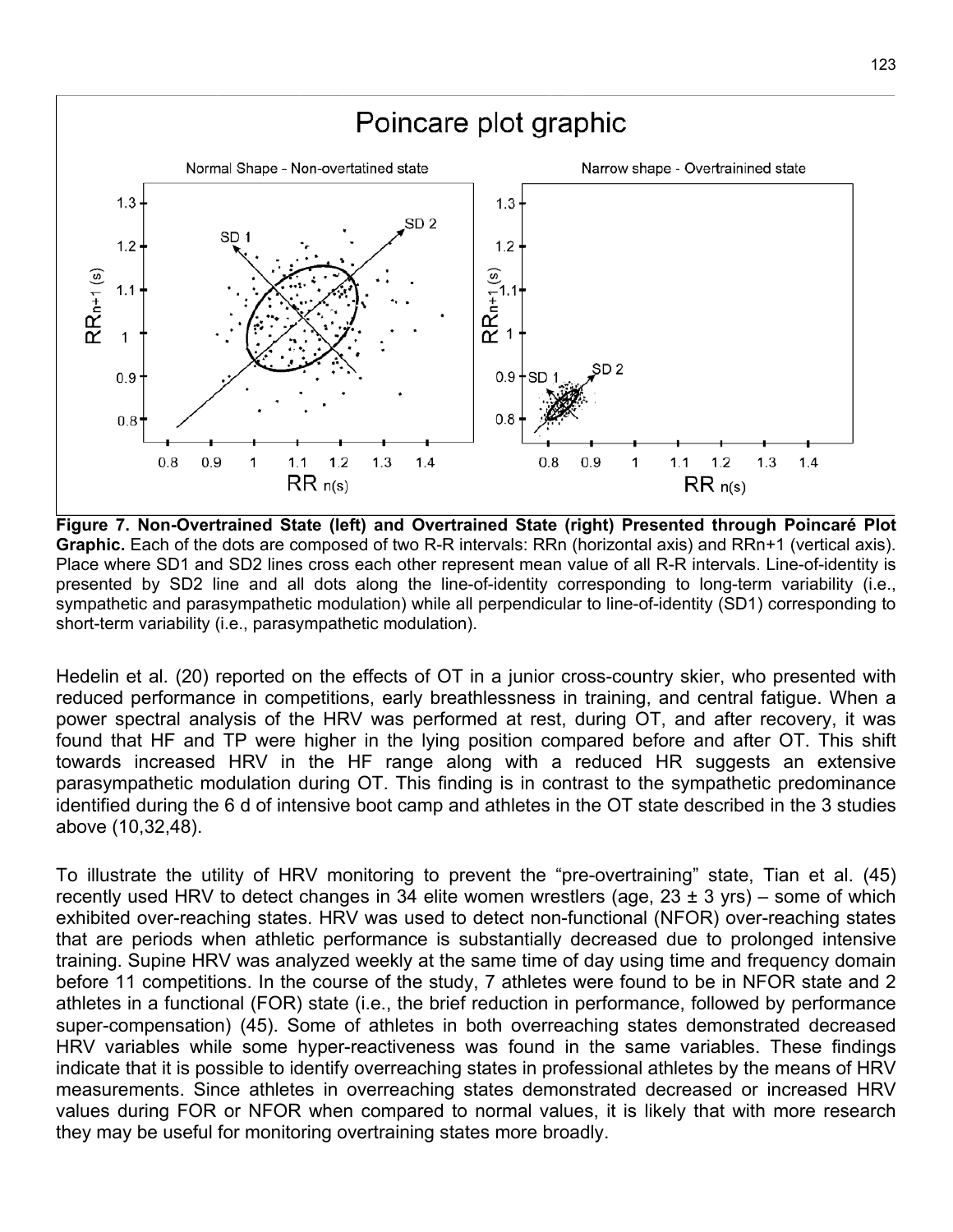*Section Summary: HRV Changes are Detectable in Overtraining and the Over-Reaching (Pre-***OverTrained) State.** Multiple studies illustrate that HRV variables change in the context of overtraining (summarized in Table 5). Several studies reported changes in HRV variables that reflect enhanced sympathetic activity at rest in the overtrained state while others identified a predominance of parasympathetic activity at rest in the overtrained states. The different forms of overtraining that have been described may explain the changes. Specifically, overtraining associated with increased exercise volume (sets x repetitions) and intensity (percent repetition maximum) has been associated with a sympathetic or parasympathetic predominance, respectively (21). Recent studies also provide evidence that in the early stages of overtraining, designated as overreaching phases, HRV may be characterized by a sympathetic dominance. When this over-reaching phase occurs over a longer period of time, then, the development to that of the overtrained stated, as characterized by parasympathetic predominance, may ensue (45).

| <b>Publication</b>               | <b>Subjects</b><br>(n)                                                                                                               | <b>Test</b><br><b>Protocol</b>                                                                                    | <b>HRV</b><br><b>Variables</b>                                             | <b>Other</b><br><b>Variables</b>                                                                                               | <b>Results</b>                                                                                                                                                                                                                                                                                 |
|----------------------------------|--------------------------------------------------------------------------------------------------------------------------------------|-------------------------------------------------------------------------------------------------------------------|----------------------------------------------------------------------------|--------------------------------------------------------------------------------------------------------------------------------|------------------------------------------------------------------------------------------------------------------------------------------------------------------------------------------------------------------------------------------------------------------------------------------------|
| Hedelin et al.,<br>2000<br>(19)  | 9 International<br>Class<br>Canoeists (6<br>men, 3<br>women)                                                                         | <b>Treadmill running</b><br>cross-country<br>skiing, strength<br>training                                         | LF, HF,<br>ТP                                                              | $VO2$ max,<br>lactate, HR,<br>RPE, plasma<br>volume, resting<br>cortisol, resting<br>level of<br>adrenalin and<br>noradrenalin | There were no changes in<br>LF, HF and TP in subjects,<br>which could indicate<br>overtrained state.                                                                                                                                                                                           |
| Hynynen et al.,<br>2006<br>(22)  | 24 endurance<br>athletes. 12<br>over-trained<br>athletes (6<br>women, 6<br>men) and 12<br>control<br>athletes (6<br>women, 6<br>men) | Two groups:<br>Overtrained and<br>control group.<br>Treadmill<br>running, bicycle<br>ergometer,<br>Nordic walking | RR,<br>SDRR,<br>RMSSD,<br>LF, HF,<br>TP, LF/HF                             | $VO2$ max,<br>resting cortisol,<br>resting level of<br>adrenalin and<br>noradrenalin                                           | <b>Overtrained athletes</b><br>demonstrated imbalance of<br>cardiac autonomic<br>modulation after awakening<br>but not during night sleep.                                                                                                                                                     |
| Uusitalo et al.,<br>2000<br>(48) | 15 endurance<br>athletes<br>(female)                                                                                                 | <b>Treadmill</b><br>running, cross-<br>country skiing,<br>cycling,<br>swimming                                    | RR,<br>SDRR,<br>RMSSD,<br>VLF, LF,<br>HF, TP,<br>30/15<br>index,<br>LF/HF, | $VO2$ max,<br>lactate, HR,<br>SAP, DAP,<br>$V_E/NO_2$                                                                          | Athletes who are diagnosed<br>as overtrained athletes<br>demonstrated different<br>sympathetic excitability<br>during prolonged standing<br>after head-up tilt. LF in<br>overtrained athletes was<br>elevated in rest supine<br>position, which was induced<br>by heavy endurance<br>training. |
| Bosquet et al.,<br>2003<br>(10)  | 9 moderately<br>to well-trained<br>male<br>endurance<br>athletes (6<br>runners, 3<br>triathletes)                                    | <b>Distance</b><br>running                                                                                        | LF, HF,<br><b>TP</b><br>$(LF+HF)^*$ ,<br>HFnu,<br>LFnu,<br>LF/HF           | Lactate, HR                                                                                                                    | There were no significant<br>differences in HR, LF+HF,<br>LF/HF and HFnu in<br>overtrained subjects during<br>overtraining and recovery<br>period.                                                                                                                                             |

#### **Table 5. HRV, Overtraining, and Over-Reaching States.**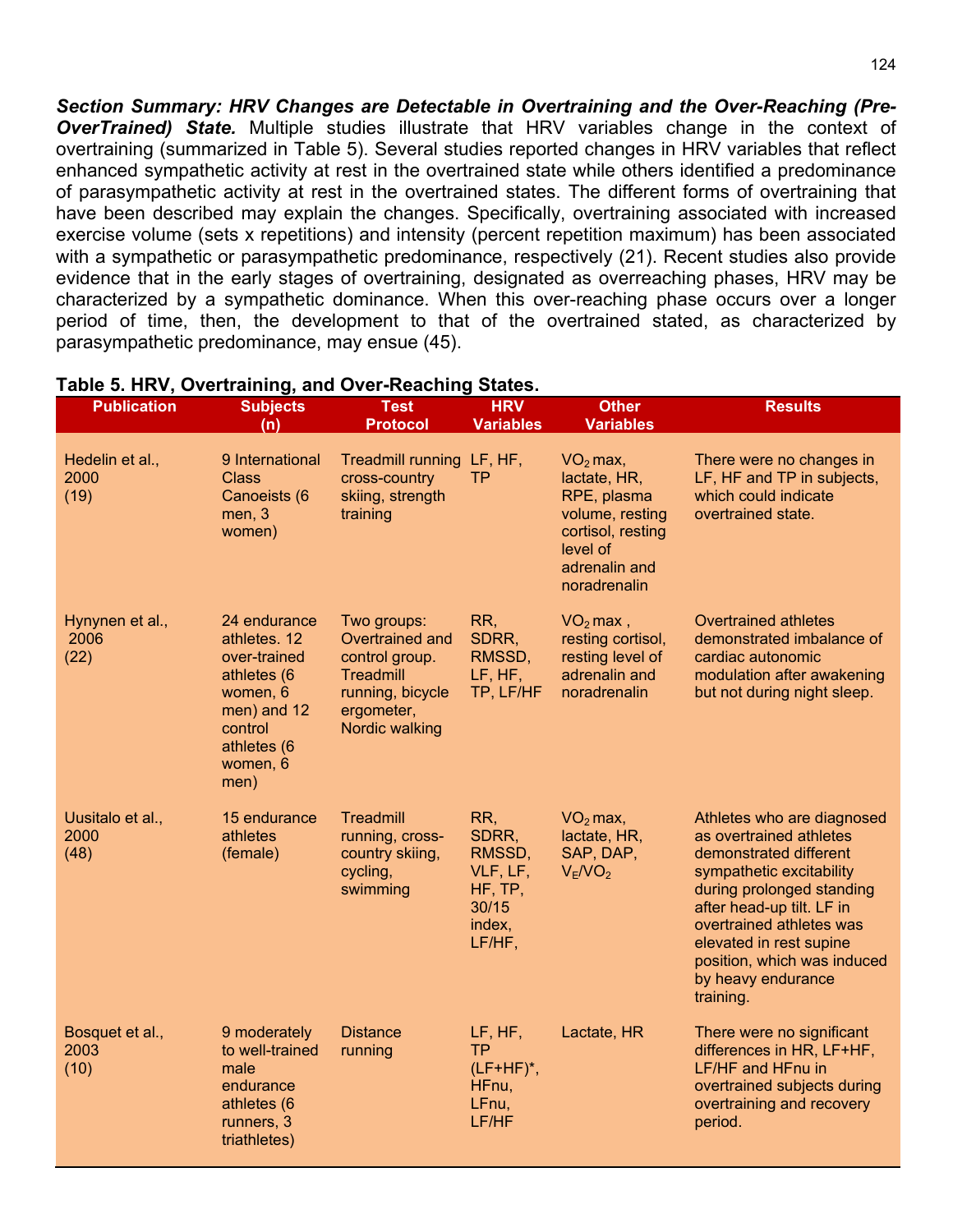| Mourot et al.,<br>2004<br>(32)  | 7 professional<br>athletes (5<br>women, 2<br>men); 8<br>endurance<br>trained<br>subjects (4<br>women, 4<br>men); 8<br>sedentary<br>control<br>subjects (4<br>women, 4<br>men) | Three groups:<br>Overtrained<br>$(OA)$ ,<br>endurance<br>trained (T) and<br>sedentary<br>control group<br>(C). Tilt test 60° | LF, HF,<br>TP,<br>LF/HF.<br>LF/TP,<br>HF/TP,<br>RR,<br>SDRR,<br>pNN50,<br>RMSSD.<br>SD1, SD2,<br>SD <sub>1n</sub><br>SD <sub>2n</sub> | Hemoglobin, red<br>blood cells,<br>white blood<br>cells, ferritin,<br>urea, cortisol           | RR, SDNN, RMSSD,<br>pNN50, TP, HF, SD1 and<br>SD1n were significantly<br>higher in T than in OA and<br>C. HF/TP was higher in C<br>than in T and OA. LF/HF<br>was higher in OA compared<br>to other two groups,<br>whereas LF/TP, SD2 and<br>SD2n were higher in T<br>group. Overtrained subjects<br>exhibited during tilt test<br>lowest reactiveness of<br>autonomic nervous system. |
|---------------------------------|-------------------------------------------------------------------------------------------------------------------------------------------------------------------------------|------------------------------------------------------------------------------------------------------------------------------|---------------------------------------------------------------------------------------------------------------------------------------|------------------------------------------------------------------------------------------------|----------------------------------------------------------------------------------------------------------------------------------------------------------------------------------------------------------------------------------------------------------------------------------------------------------------------------------------------------------------------------------------|
| Hedelin et al.,<br>2000<br>(20) | 1 cross-<br>country male<br>skier (16 years<br>old)                                                                                                                           | Case study. Tilt<br>test 70°                                                                                                 | LF, HF,<br>TP, HFnu,<br>LFnu                                                                                                          | HR, hemoglobin,<br>white blood<br>cells, ferritin,<br>cortisol,<br>luteinizing<br>hormone (LH) | HF and TP were higher in<br>lying position during<br>overtrained state compared<br>before overtraining and<br>during recovery period,<br>indicating a predominance<br>of parasympathetic activity<br>during overtrained state.                                                                                                                                                         |
| Tian et al.,<br>2012<br>(45)    | 34 female<br>wrestlers                                                                                                                                                        | <b>HRV</b> measured<br>6 wks prior to<br>each<br>tournament                                                                  | TP, LF,<br>HF,<br>LF/HF,<br>VLF,<br>SDNN,<br><b>rMMSD</b>                                                                             | $VO2$ max,<br><b>FOR/NFOR/OT</b><br>S                                                          | The pre-overtraining state<br>(i.e., over-reached states) in<br>athletes demonstrate a<br>significant decrease or<br>increase in time domain<br>HRV indices (rMSSD and<br>SDNN).                                                                                                                                                                                                       |

**LF** Low frequency power spectra; **HF** High frequency power spectra; **TP** Total power of HRV power spectra; **VLF** Very low frequency power spectra**; LF/HF** low frequency power spectra to high frequency power spectra ratio; **LF/TP** low frequency power spectra to total power spectra ratio; **HF/TP** High frequency power spectra to total power spectra ratio; **RPE** Rating of perceived exertion; **VO2 max** Maximal oxygen consumption; **HR** Heart rate; **SDRR** Standard deviation of all RR intervals; **RMSSD** Root mean square of sequential deviation; **RR (RRI)** R wave to wave R interval; **SAP** Systolic arterial pressure; **DAP** Diastolic arterial pressure; **30/15 index** RRlmax30 /RRImin15 where RRlmax30 denotes the longest RRI closet to the 30th RRI and RRImin15 denotes the shortest RRI close to the 15th RRI; **VE/VO2** Ventilatory equivalent for oxygen; **LFnu** Normalized units of low frequency power; **HFnu** Normalized units of high frequency power; **SD1** The standard deviation of the points perpendicular to the line of the identity (Short-term variability); **SD2** The standard deviation of the points along the line of the identity (Long-term variability); **SD1n** Normalized units of the SD1; **SD2n** Normalized units of the SD2; **pNN50** Percentage of all sequential RR deviations exceeding 50 ms. **\***Some authors use for total power spectra LF+HF instead of TP

## **7. DISCUSSION**

The use of HRV to identify ANS changes in athletic performance has been increasingly researched and analyzed in recent years, it has been used primarily with trained athletes. The prospective use and application in sports training have been minimally studied. In contrast to the standard laboratory measures of athletic performance (such as  $VO<sub>2</sub>$  max), the use of the noninvasive HRV represents an inexpensive alternative to evaluate and promote training to enhance performance in both the highly trained and the less-trained athletes. In this review, we present evidence that HRV measurements change with different exercise intensities and during recovery. The changes in HRV demonstrated by monitoring ECG immediately post-exercise, for example, illustrate the potential application that could give athletes and trainers immediate feedback on the body's response to a workout. This may then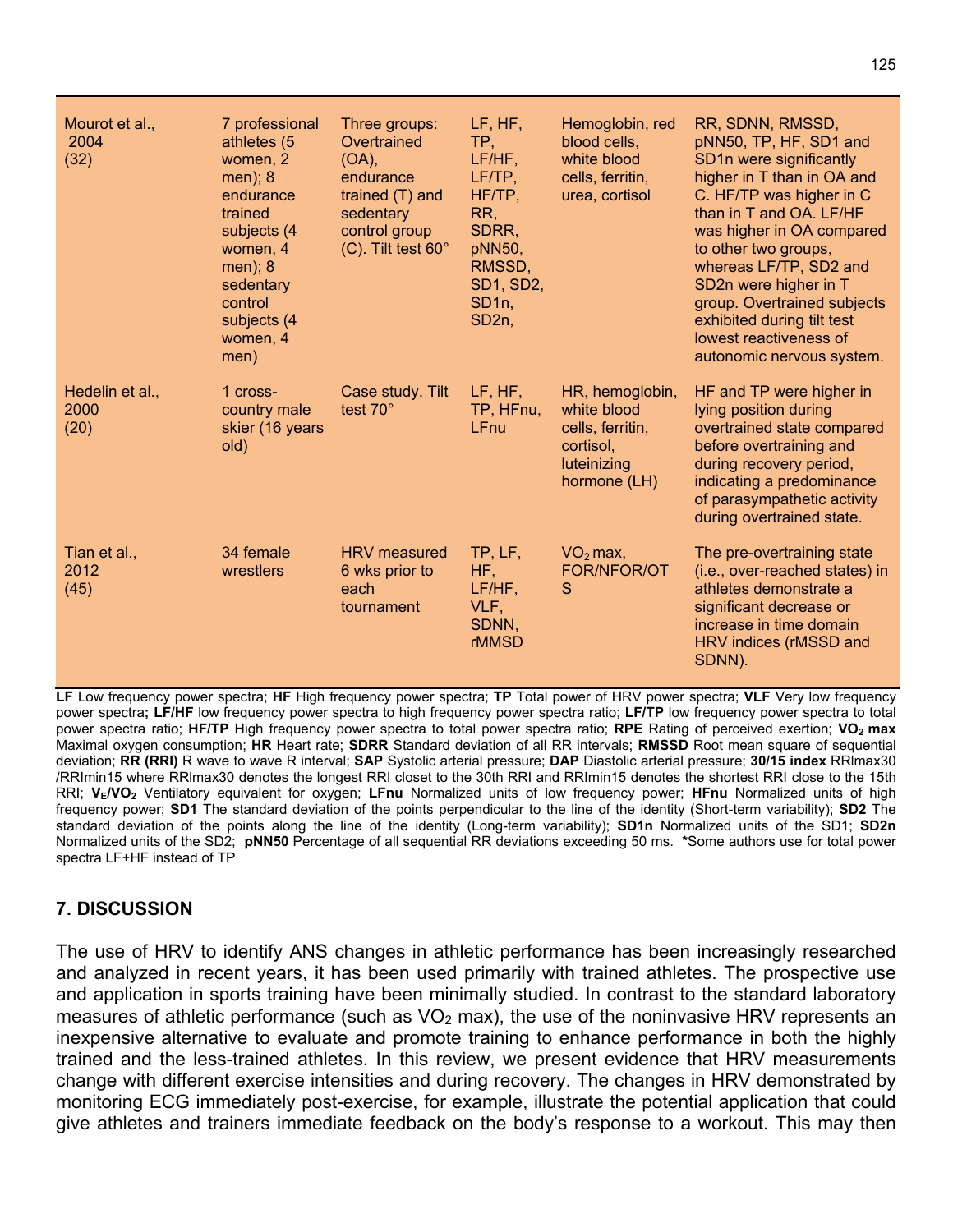guide the next steps in training to optimize fitness and recovery and minimize over-training and overreaching.

The studies presented here demonstrate that HRV measurements change with exercise intensity. For example, Hottenrott et al. (21) demonstrated that increased exercise intensity was associated with an increased LF/HF ratio, reflecting increased sympathetic tone in recreational cyclists. Elite triathletes challenged with moderate-intensity and high-intensity exercise tests showed increased sympathetic and parasympathetic tone, respectively (14). Similarly, during exhaustive exercise, Pichon et al. (34) reported increases in parasympathetic input. These studies indicate that, depending on the length and intensity of exercise, the autonomic input may be sympathetic up to a point with parasympathetic predominance at exhaustion.

The HRV during the exercise recovery period may offer some insight into training in athletes. In marathon distance runners, the HRV during the recovery period of high-intensity training was more sympathetic, whereas lower-intensity training was associated with more vagal tone (25). Recovery of HRV changes due to exercise appears to depend on the training load. Athletes showed a slower return of parasympathetic activity during short-term recovery after interval training compared to constant exercise (33). However, late recovery at 24 hrs and 48 hrs after exercise did not appear to show these changes. The fitness of an athlete also affects the HRV during recovery. Hautala et al. (18) identified a reduced parasympathetic tone after cross-country skiing performance. This blunted vagal outflow after exercise was dependent on the fitness of the athlete. As expected, HRV recovery time is reduced in highly trained athletes compared to less trained athletes. Given this relationship between HRV recovery time and fitness, the HRV recovery time might be a good indicator of fitness that could be regularly monitored.

Multiple studies have shown that using HRV as a monitoring tool in athletic training programs may be beneficial. In recent studies, the use of HRV as a training guide resulted in improvements in men when compared to standard training (6,29). These studies demonstrated that backing off on the strenuousness of exercise when HRV was decreased did not hamper overall performance and, in some groups (men), the performance was better than with standard training regimens. Other studies  $(4,29,39)$  have shown that HRV parallels changes in  $VO<sub>2</sub>$  max, lactic acid levels, and vagal modulation. Guiding exercise by HRV may be an efficient way to measure these several critical indicators that are not generally easy to monitor in a routine setting. Because HRV monitoring can accurately detect these key indicators of OT, it is not surprising that HRV is a good monitor of OT as well. Multiple studies (21,32,48) have indicated that shifts of HRV from vagal to sympathetic dominance result when OT occurs. Researchers (10,19,20,22,32,45,48) have monitored the imbalance in autonomic activity that occurs with OT by HRV in both non-athletes (boot-camp participants) and athletes. These findings may offer another application of HRV monitoring to guide OT in amateur and professional athletes alike.

#### **8. SUMMARY**

Determination of HRV has been used to guide therapy in patients at risk for sudden cardiac death and diabetic autonomic neuropathy (28,44). Despite the increasing availability of heart rate monitoring systems using watches. HRV is not routinely applied to sports and training sciences and only has research application at this time. As illustrated in Tables 1-5, standardization of reliable measures for prospective training feedback is not presently available. Although more work is needed to determine how HRV can be applied more broadly, particularly to non-athletes, the technology to perform HRV studies is largely available to almost anyone, making its application increasingly attractive. For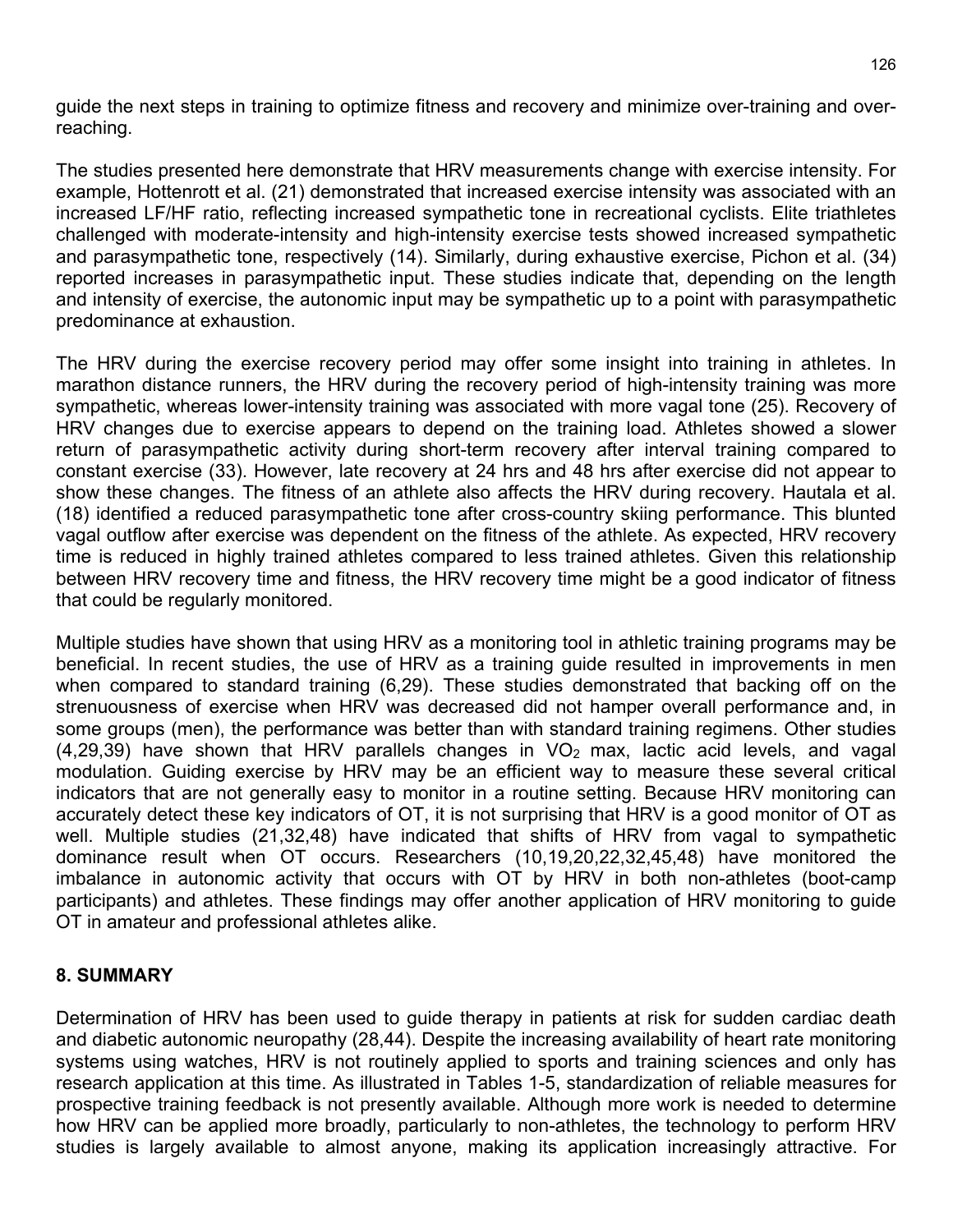example, small wristwatch computers capable of collecting accurate HRs and R-R interval data (37) and free software to calculate HRV measurements are readily available, such that implementing HRV analyses into routine exercise is possible. There are even HR monitors that integrate some HRV analyses directly, thus allow for the monitoring of real-time changes in HRV and, consequently, disturbances in the ANS. However, until dependable models of HRV are available that are applicable to specific populations, it is not currently used beyond specific research settings as described in this review. Analysis of the HRV may allow an inexpensive, fast, and noninvasive method to establish relevant parameters that can be followed throughout a training season.

#### **ACKNOWLEDGMENTS**

The authors wish to thank Dr. Aimen Farraj of the US Environmental Protection Agency for his insightful comments and suggestions on working drafts of this manuscript.

**Address for correspondence:** Monte S. Willis, MD, PhD, McAllister Heart Institute, University of North Carolina, 2340B Medical Biomolecular Research Building, 111 Mason Farm Road, Chapel Hill, NC 27599-7525. Phone: (919) 843-1938; Fax: (919) 843-4585; Email: monte\_willis@med.unc.edu

#### **REFERENCES**

- 1. Heart rate variability. Standards of measurement, physiological interpretation, and clinical use. Task Force of the European Society of Cardiology and the North American Society of Pacing and Electrophysiology. *Eur Heart J.* 1996;17(3):354-381.
- 2. Acharya UR, Suri JS, Spaan JAE, Krishnan SM. *Advances in Cardiac Signal Processing*. Berlin, New York: Springer, 2007.
- 3. Achten J, Jeukendrup AE. Heart rate monitoring: Applications and limitations. *Sports Med.*  2003;33(7):517-538.
- 4. Aimet M, Pokan R, Schwieger K, Smekal G, Tschan H, von Duvillard SP, Hofmann P, Baron R, Bachl N. Heart Rate Variability During Exercise and Recovery. *Tokai J Sport Med Sci.*  2001;x(x):7-14.
- 5. Aubert AE, Seps B, Beckers F. Heart rate variability in athletes. *Sports medicine.* 2003; 33(12):889-919.
- 6. Beck LS, Ammann AJ, Aufdemorte TB, Deguzman L, Xu Y, Lee WP, McFatridge LA, Chen TL. In vivo induction of bone by recombinant human transforming growth factor beta 1. *J Bone Miner Res.* 1991;6(9):961-968.
- 7. Berkoff DJ, Cairns CB, Sanchez LD, Moorman CT. Heart rate variability in elite American track-and-field athletes. *J Strength Cond Res.* 2007;21(1):227-231.
- 8. Berntson GG, Bigger JT, Jr., Eckberg DL, Grossman P, Kaufmann PG, Malik M, Nagaraja HN, Porges SW, Saul JP, Stone PH, et al. Heart rate variability: origins, methods, and interpretive caveats. *Psychophysiology.* 1997;34(6):623-648.
- 9. Billman GE: Heart rate variability A historical perspective. *Front Physiol.* 2011;2:86.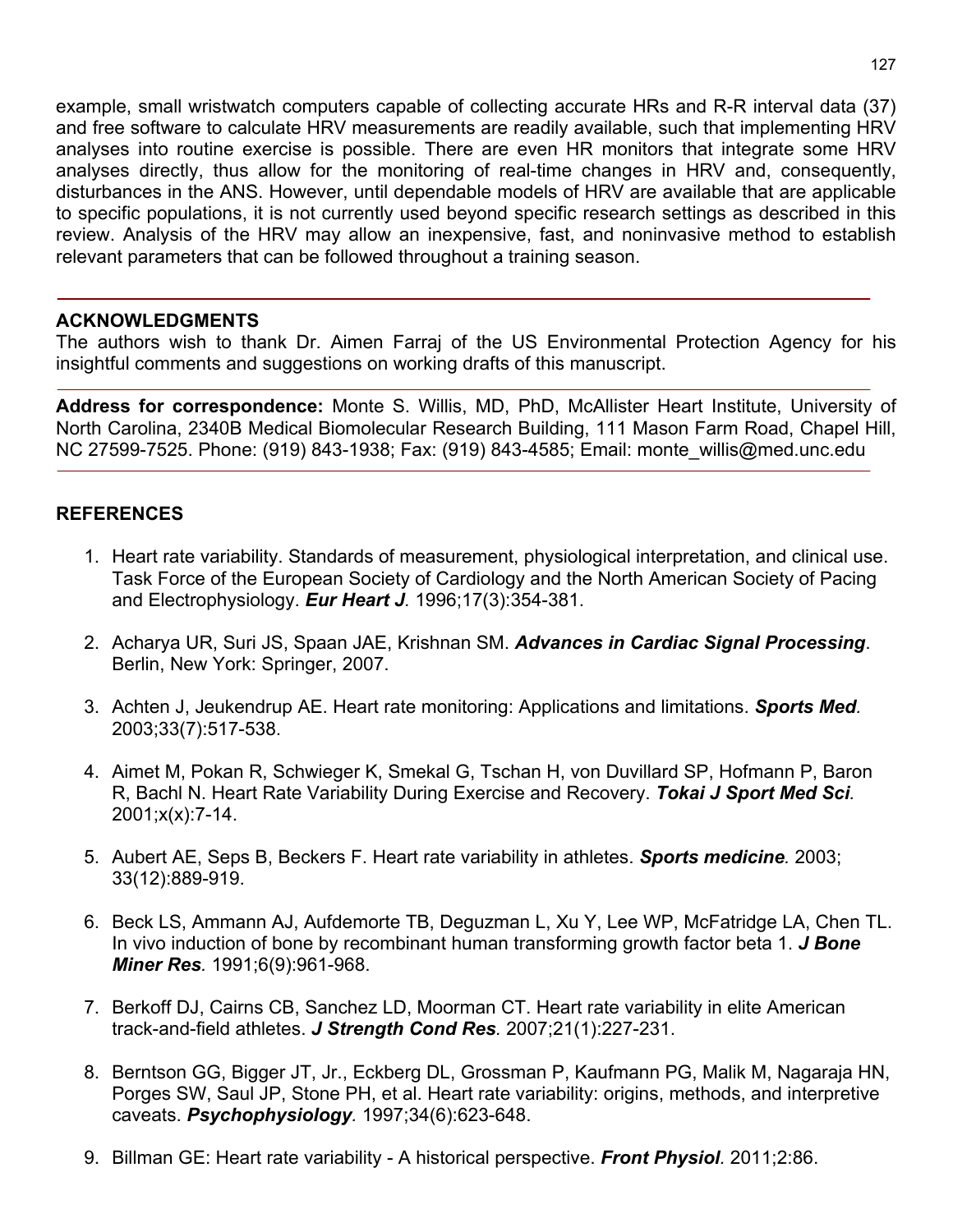- 10.Bosquet L, Papelier Y, Leger L, Legros P. Night heart rate variability during overtraining in male endurance athletes. *J Sports Med Phys Fitness.* 2003;43(4):506-512.
- 11.Buchheit M, Millet GP, Parisy A, Pourchez S, Laursen PB, Ahmaidi S. Supramaximal training and postexercise parasympathetic reactivation in adolescents. *Med Sci Sports Exerc.* 2008;40(2):362-371.
- 12.Campos EZ, Bastos FN, Papoti M, Freitas Junior IF, Gobatto CA, Balikian Junior P. The effects of physical fitness and body composition on oxygen consumption and heart rate recovery after high-intensity exercise. *Int J Sports Med.* 2012.
- 13.Cerutti S, Bianchi AM, Mainardi LT. Spectral analysis of the heart rate variability signal. In: *Heart Rate Variability.* Edited by Malik M, Camm AJ. Armonk, New York: Futura Publishing Company, Inc.; 1995: 63-74.
- 14.Cottin F, Medigue C, Lepretre PM, Papelier Y, Koralsztein JP, Billat V. Heart rate variability during exercise performed below and above ventilatory threshold. *Med Sci Sports Exerc.*  2004;36(4):594-600.
- 15.Dagmar S. **Kurvenverlauf der Herzfrequenzvariabilität bei einer stufenförmig ansteigenden Belastung**. Graz, Austria: Graz University, 2004.
- 16.Fagard RH. Impact of different sports and training on cardiac structure and function. *Cardiol Clin.* 1992;10(2):241-256.
- 17.Garatachea N, Garcia-Lopez D, Jose Cuevas M, Almar M, Molinero O, Marquez S, Gonzalez-Gallego J. Biological and psychological monitoring of training status during an entire season in top kayakers. *J Sports Med Phys Fitness.* 2011;51(2):339-346.
- 18.Hautala A, Tulppo MP, Makikallio TH, Laukkanen R, Nissila S, Huikuri HV. Changes in cardiac autonomic regulation after prolonged maximal exercise. *Clin Physiol.* 2001;21(2):238-245.
- 19.Hedelin R, Kentta G, Wiklund U, Bjerle P, Henriksson-Larsen K. Short-term overtraining: effects on performance, circulatory responses, and heart rate variability. *Med Sci Sports Exerc.* 2000;32(8):1480-1484.
- 20.Hedelin R, Wiklund U, Bjerle P, Henriksson-Larsen K. Cardiac autonomic imbalance in an overtrained athlete. *Med Sci Sports Exerc.* 2000;32(9):1531-1533.
- 21.Hottenrott K, Hoos O, Esperer HD. Heart rate variability and physical exercise. Current status. *Herz.* 2006;31(6):544-552.
- 22.Hynynen E, Uusitalo A, Konttinen N, Rusko H. Heart rate variability during night sleep and after awakening in overtrained athletes. *Med Sci Sports Exerc.* 2006; 38(2):313-317.
- 23.Kaikkonen P, Hynynen E, Mann T, Rusko H, Nummela A. Can HRV be used to evaluate training load in constant load exercises? *Eur J Appl Physiol.* 2010;108(3):435-442.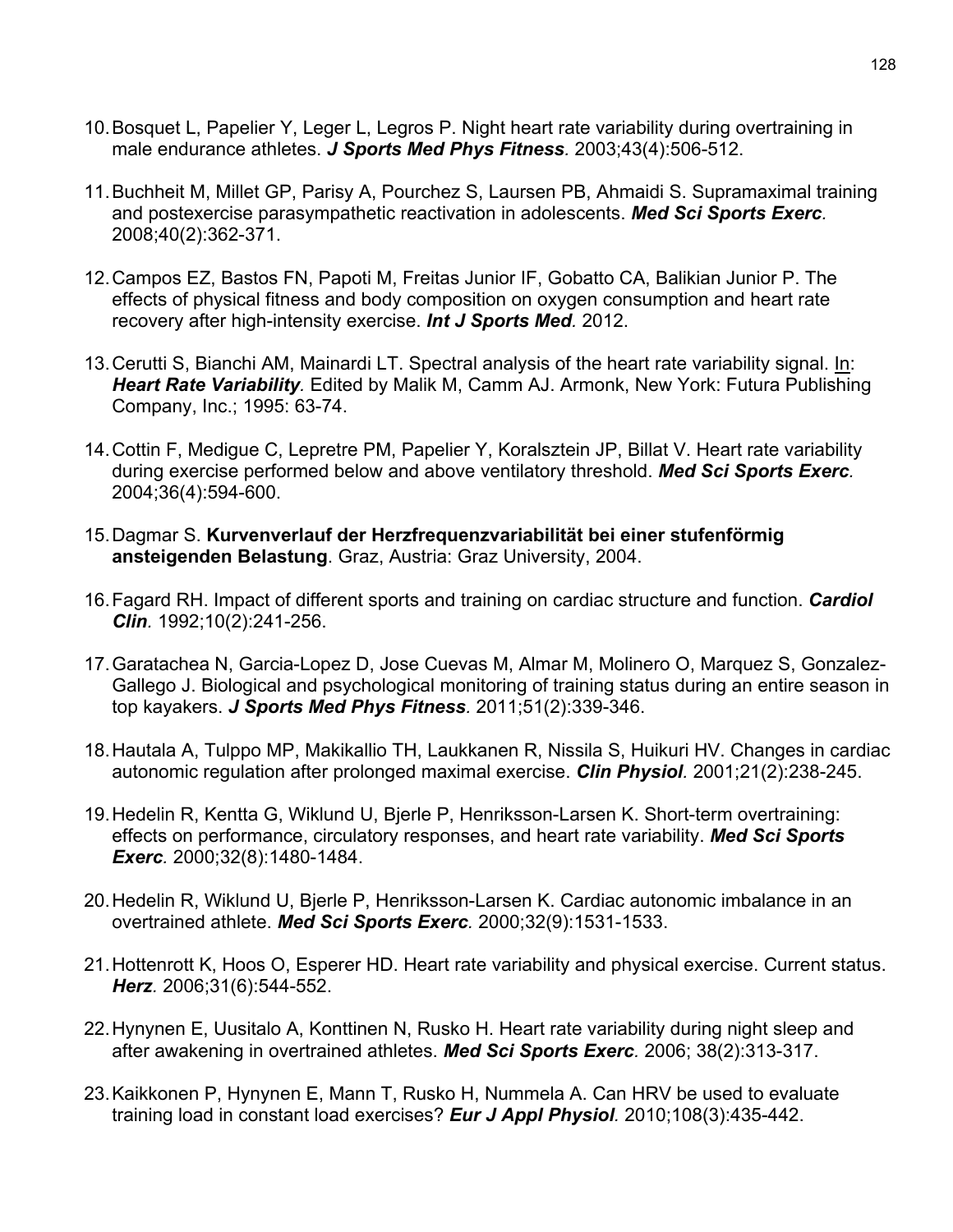- 24.Kaikkonen P, Hynynen E, Mann T, Rusko H, Nummela A. Heart rate variability is related to training load variables in interval running exercises. *Eur J Appl Physiol.* 2012;112(3):829-838.
- 25.Kaikkonen P, Nummela A, Rusko H. Heart rate variability dynamics during early recovery after different endurance exercises. *Eur J Appl Physiol.* 2007;102(1):79-86.
- 26.Kaikkonen P, Rusko H, Martinmaki K. Post-exercise heart rate variability of endurance athletes after different high-intensity exercise interventions. *Scand J Med Sci Spor.* 2008;18(4):511- 519.
- 27.Kellmann M. Preventing overtraining in athletes in high-intensity sports and stress/recovery monitoring. *Scand J Med Sci Spor.* 2010;20(Suppl 2):95-102.
- 28.Khandoker AH, Jelinek HF, Palaniswami M. Identifying diabetic patients with cardiac autonomic neuropathy by heart rate complexity analysis. *Biomed Eng Online.* 2009;8(3).
- 29.Kiviniemi AM, Hautala AJ, Kinnunen H, Nissila J, Virtanen P, Karjalainen J, Tulppo MP. Daily exercise prescription on the basis of HR variability among men and women. *Med Sci Sports Exerc.* 2010;42(7):1355-1363.
- 30.Kiviniemi AM, Hautala AJ, Kinnunen H, Tulppo MP. Endurance training guided individually by daily heart rate variability measurements. *Eur J Appl Physiol.* 2007;101(6):743-751.
- 31.Malpas SC, Purdie GL. Circadian variation of heart rate variability. *Cardiovasc Res.*  1990;24(3):210-213.
- 32.Mourot L, Bouhaddi M, Perrey S, Cappelle S, Henriet MT, Wolf JP, Rouillon JD, Regnard J. Decrease in heart rate variability with overtraining: Assessment by the Poincare plot analysis. *Clin Physiol Funct I.* 2004;24(1):10-18.
- 33.Mourot L, Bouhaddi M, Tordi N, Rouillon JD, Regnard J. Short- and long-term effects of a single bout of exercise on heart rate variability: Comparison between constant and interval training exercises. *Eur J Appl Physiol.* 2004;92(4-5):508-517.
- 34.Pichon AP, de Bisschop C, Roulaud M, Denjean A, Papelier Y. Spectral analysis of heart rate variability during exercise in trained subjects. *Med Sci Sports Exerc.* 2004;36(10):1702-1708.
- 35.Pichot V, Busso T, Roche F, Garet M, Costes F, Duverney D, Lacour JR, Barthelemy JC. Autonomic adaptations to intensive and overload training periods: A laboratory study. *Med Sci Sports Exerc.* 2002;34(10):1660-1666.
- 36.Pichot V, Roche F, Gaspoz JM, Enjolras F, Antoniadis A, Minini P, Costes F, Busso T, Lacour JR, Barthelemy JC. Relation between heart rate variability and training load in middle-distance runners. *Med Sci Sports Exerc.* 2000;32(10):1729-1736.
- 37.Quintana DS, Heathers JA, Kemp AH. On the validity of using the Polar RS800 heart rate monitor for heart rate variability research. *Eur J Appl Physiol.* 2012.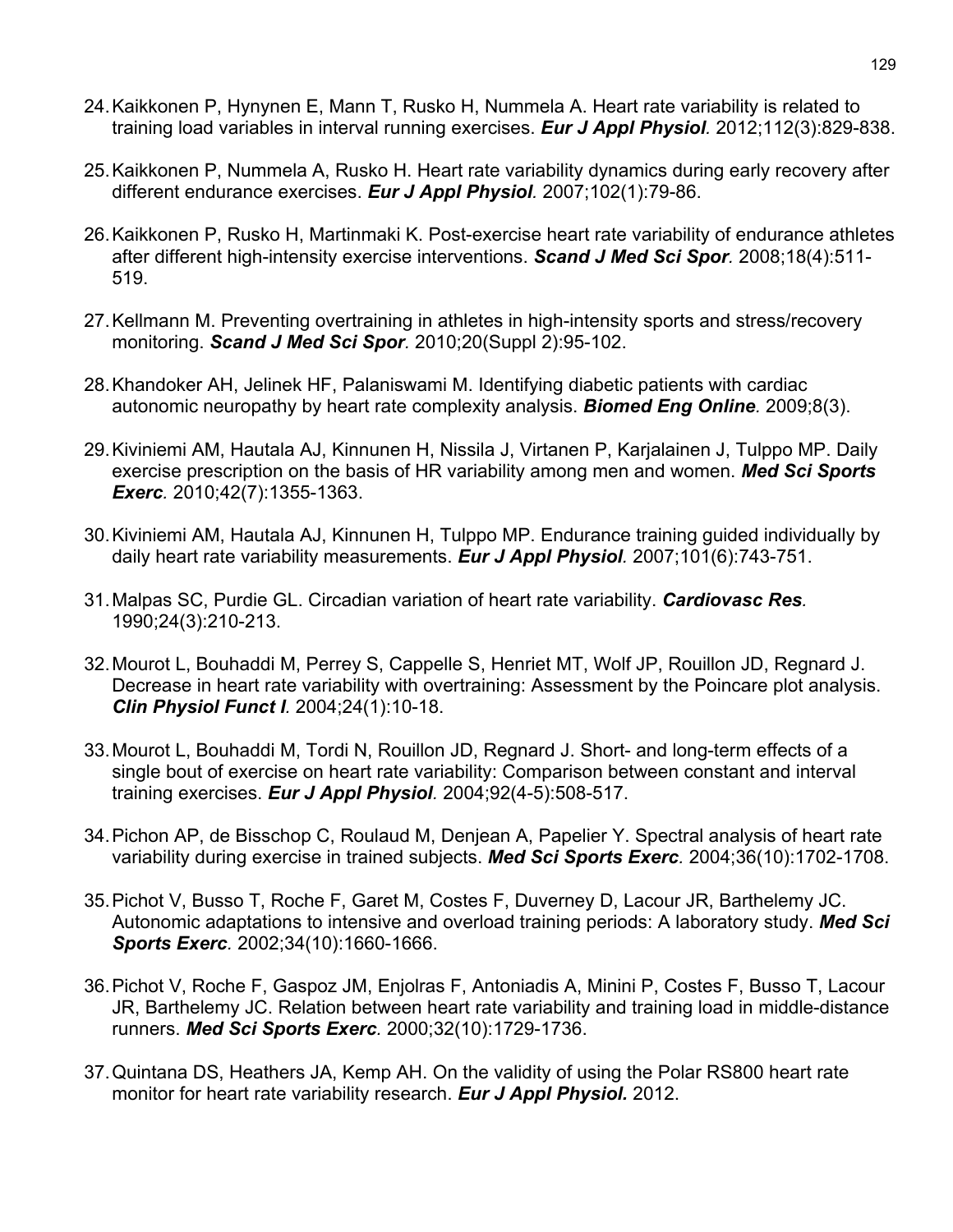- 38.Roberts JD, Tarpey MD, Kass LS, Roberts MG. An investigative study into the influence of a commercially available carbohydrate-protein-electrolyte beverage on short term repeated exercise performance. *J Int Soc Sports Nutr.* 2012;9(1):5.
- 39.Röttger H, Kuhn K, Platen P. Verhalten der Herzfrequenzvariabilität während stufenförmiger fahrradergometrischer Belastung bei trainierten männlichen Jugendlichen im Alter von 14-16 Jahren. In: *Herzfrequenzvariabilität: Methoden und Anwendungen in Sport und Medizin: 2005*: Halle: Deutsche Vereinigung für Sportwissenschaft, 2005.
- 40.Seiler S, Haugen O, Kuffel E. Autonomic recovery after exercise in trained athletes: Intensity and duration effects. *Med Sci Sports Exerc.* 2007;39(8):1366-1373.
- 41.Stein PK, Bosner MS, Kleiger RE, Conger BM. Heart rate variability: A measure of cardiac autonomic tone. *Am Heart J.* 1994;127(5):1376-1381.
- 42.Strano S, Lino S, Calcagnini G, Di Virgilio V, Ciardo R, Cerutti S, Calcagnini G, Caselli G. Respiratory sinus arrhythmia and cardiovascular neural regulation in athletes. *Med Sci Sports Exerc.* 1998;30(2):215-219.
- 43.Suetake N, Morita Y, Suzuki D, Lee K, Kobayashi H. Evaluation of autonomic nervous system by heart rate variability and differential count of leukocytes in athletes. *Health.* 2010;2:1191- 1198.
- 44.Tereshchenko LG, Cygankiewicz I, McNitt S, Vazquez R, Bayes-Genis A, Han L, Sur S, Couderc JP, Berger RD, Bayes de Luna A, et al. Predictive value of beat-to-beat QT variability index across the continuum of left ventricular dysfunction: Competing risks of non-cardiac or cardiovascular death, and sudden or non-sudden cardiac death. *Circ Arrhythm Electrophysiol.* 2012.
- 45.Tian Y, He ZH, Zhao JX, Tao DL, Xu KY, Earnest CP, Mc Naughton LR. Heart rate variability threshold values for early-warning non-functional overreaching in elite women wrestlers. *J Strength Cond Res.* 2012.
- 46.Tulppo MP, Makikallio TH, Seppanen T, Laukkanen RT, Huikuri HV. Vagal modulation of heart rate during exercise: Effects of age and physical fitness. *Am J Physiol.* 1998;274(2): Pt 2:H424-429.
- 47.Tulppo MP, Makikallio TH, Takala TE, Seppanen T, Huikuri HV. Quantitative beat-to-beat analysis of heart rate dynamics during exercise. *Am J Physiol.* 1996;271(1):Pt 2:H244-252.
- 48.Uusitalo AL, Uusitalo AJ, Rusko HK. Heart rate and blood pressure variability during heavy training and overtraining in the female athlete. *Inter J Sports Med.* 2000;21(1):45-53.
- 49.van Ravenswaaij-Arts CM, Kollee LA, Hopman JC, Stoelinga GB, van Geijn HP. Heart rate variability. *Ann Intern Med.* 1993;118(6):436-447.
- 50.Vanderlei LC, Silva RA, Pastre CM, Azevedo FM, Godoy MF. Comparison of the Polar S810i monitor and the ECG for the analysis of heart rate variability in the time and frequency domains. *Brazilian journal of medical and biological research = Revista brasileira de*